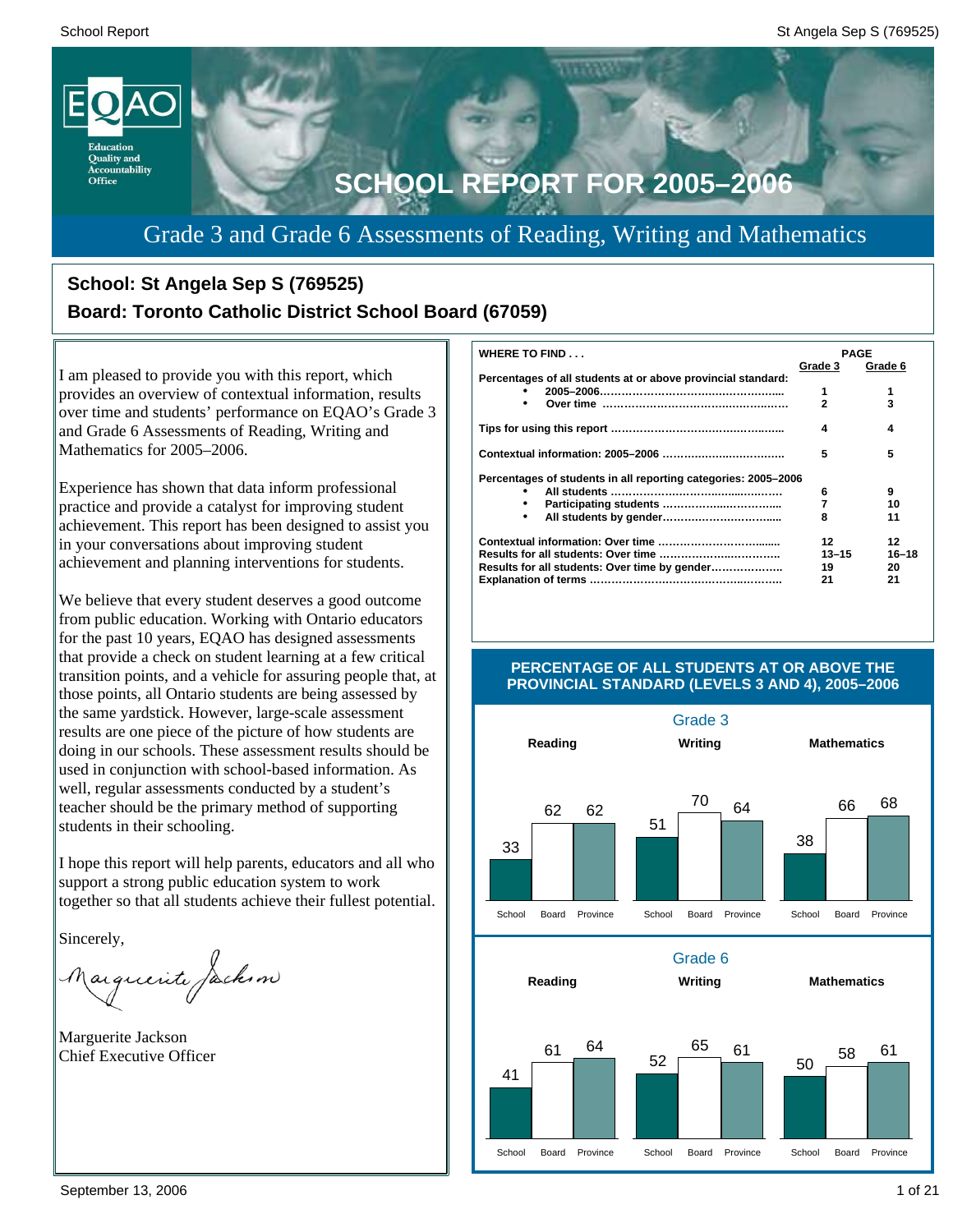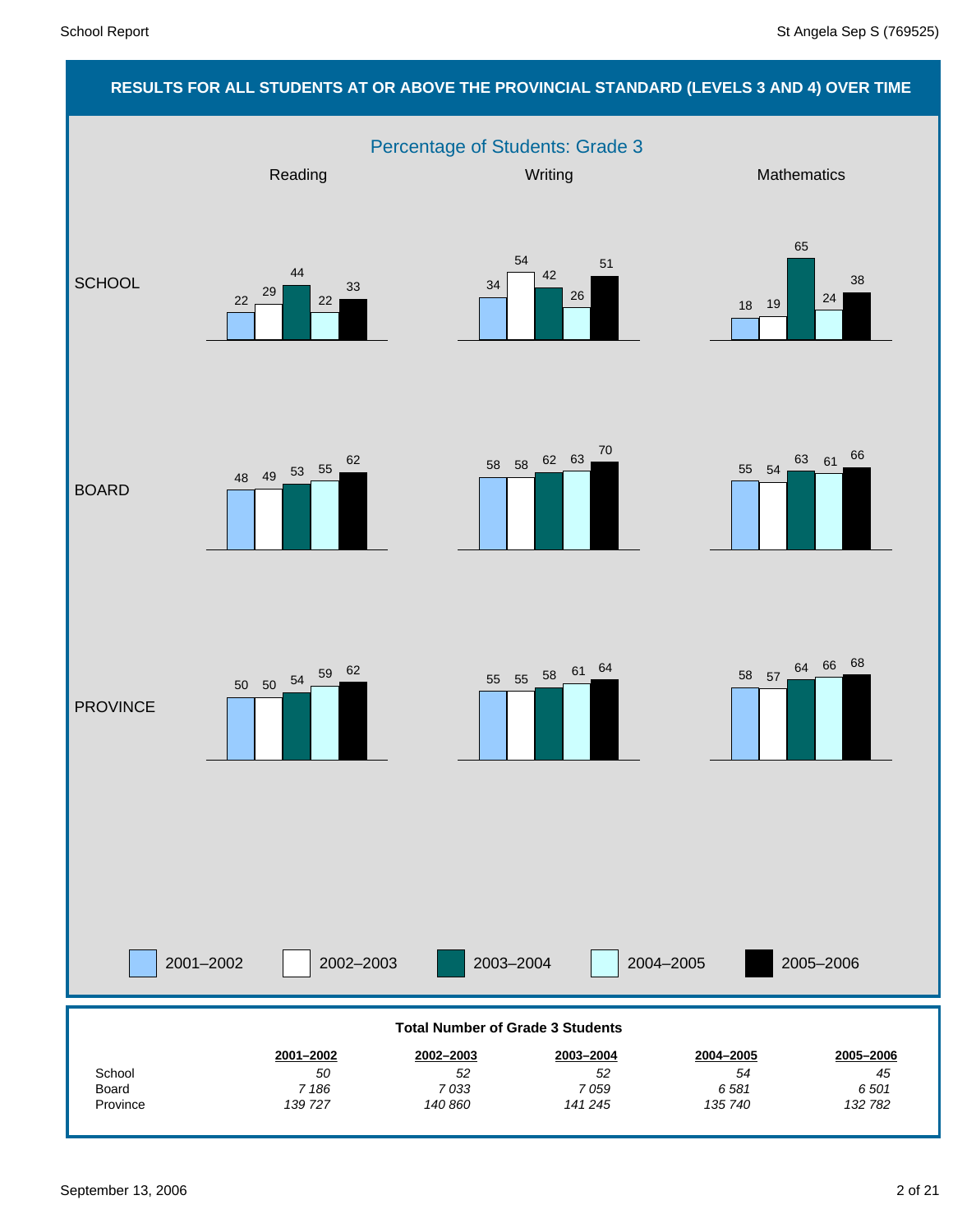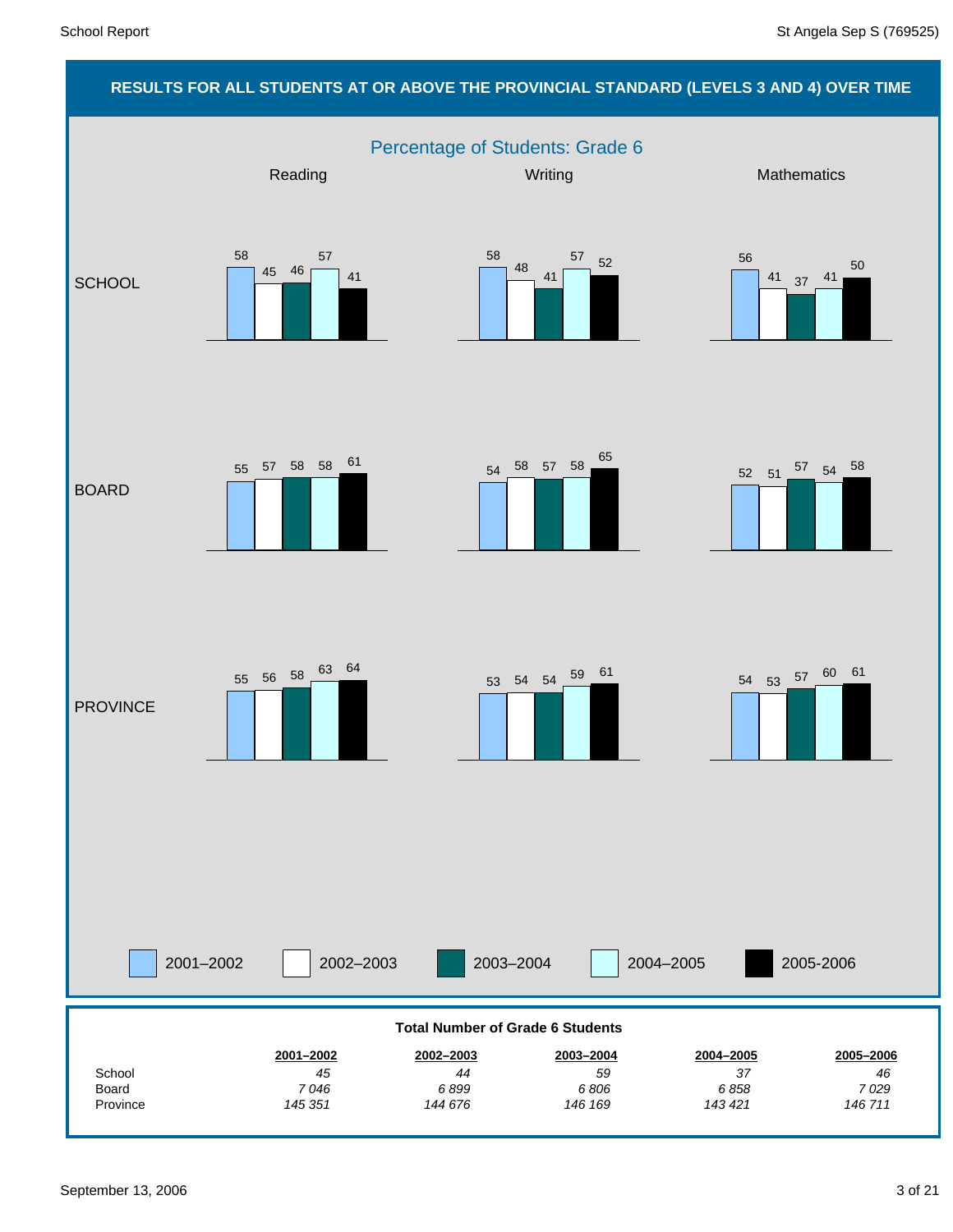Each school or board is unique. To appreciate the distinctive character of a school or board, look at the contextual information to understand the features and characteristics of the community it serves.

### $C<sub>3</sub>$

Every assessment captures the performance of students at one point in time each year. Consider the results along with other information about students' achievement in reading, writing and mathematics.

 $\alpha$ 

Exercise caution when interpreting results for small schools or boards. Results may vary considerably from year to year, and differences may look exaggerated. For example, in a school of 20 students, a difference of 10% represents only two students.

 $C<sub>3</sub>$ 

Trends may be difficult to identify or to interpret. This is especially true in small schools or boards, or in schools where there is a high turnover in the student population.

### $\alpha$

EQAO values students' privacy. Results are not reported publicly for schools where fewer than 15 students participated, because it might be possible to identify individual students.

# **TIPS ABOUT THIS SCHOOL OR BOARD REPORT**

This report shows how well students have met curriculum expectations to the end of Grade 3 and Grade 6. Students complete a set of test booklets that allow them to show what they have learned in reading, writing and mathematics. The assessments are based on *The Ontario Curriculum.*

### **This report includes**

- $\bullet$  results for this year
- a comparison of results over the past five years to aid in monitoring improvement
- information about the characteristics of the students who participated
- summary graphs showing the percentage of students achieving the provincial standard in reading, writing and mathematics
- detailed tables and graphs showing results for all levels of achievement, results for gender and participation information
- an explanation of all terms used in this report.

### **How to use this report**

- ¨ Examine the contextual information to understand the similarities and differences between the school, the board and the province; the board and the province. Consider the challenges that any differences might present.
- Examine the results for reading, writing and mathematics.
	- Are these results consistent with what you would expect?
	- · How do the school results compare to the board and the province; the board results compare to the province?
	- · How do these results compare over time?
- Speak to the school principal or the school council chair about the goals for school improvement related to reading, writing and mathematics.

The Education Quality and Accountability Office is an independent agency that gathers information about student achievement through province-wide assessments. Each year, all Grade 3 and Grade 6 students across Ontario take part in these assessments of reading, writing and mathematics. Individual results are reported to students and to parents and guardians. School, board and provincial results are released publicly.

Learn more about us at www.eqao.com.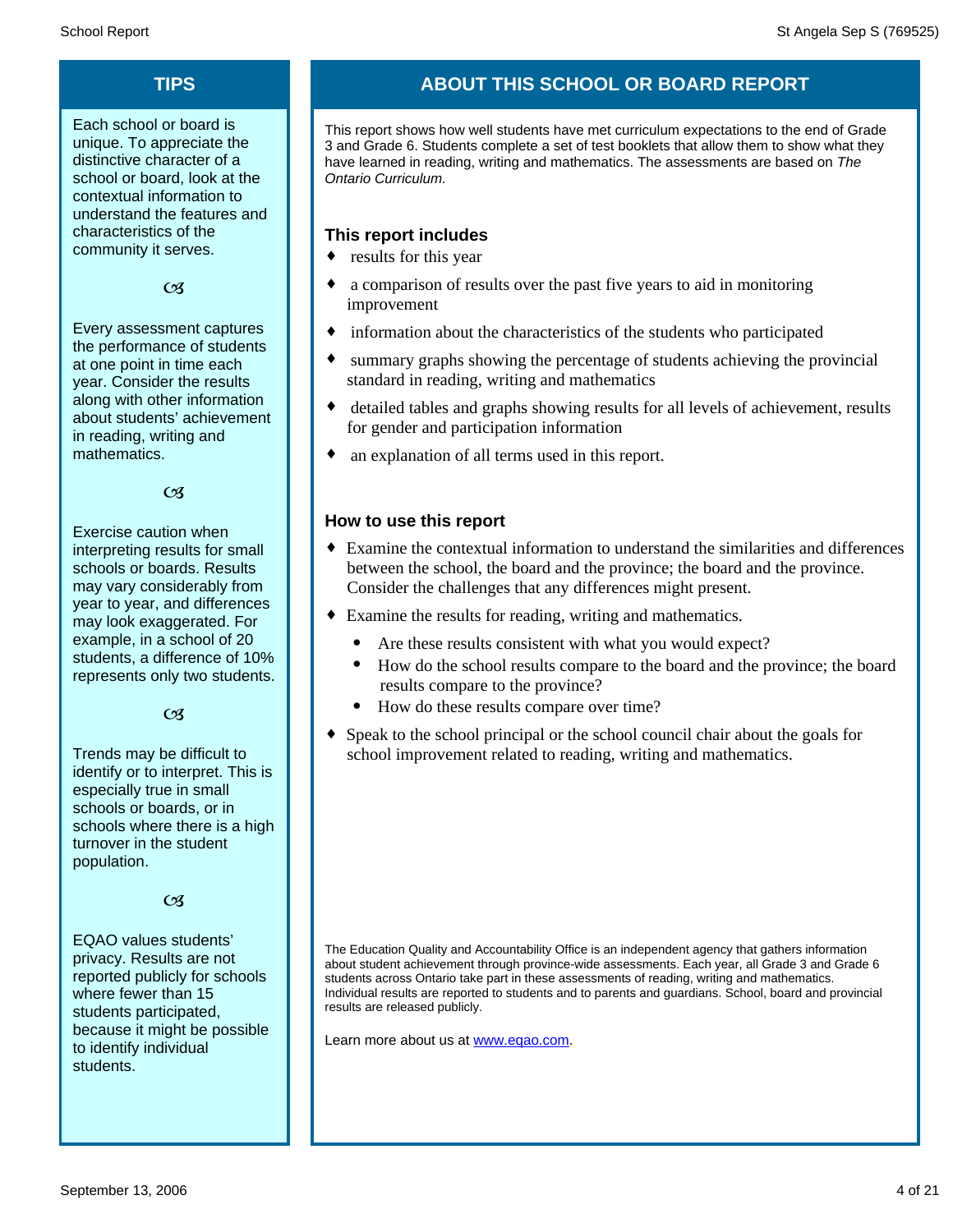## **Contextual Information: Grade 3 and Grade 6**†

This information provides a context for interpreting the school's results in relation to those of the board and the province.

| <b>Grade 3</b>                                        |                    | <b>School</b> | <b>Board</b> | <b>Province</b> |
|-------------------------------------------------------|--------------------|---------------|--------------|-----------------|
| Number of students                                    |                    | 45            | 6501         | 132 782         |
| Students participating in reading*                    |                    | 84%           | 94%          | 94%             |
| writing*                                              |                    | 84%           | 94%          | 94%             |
| mathematics*                                          |                    | 84%           | 94%          | 95%             |
| Female                                                |                    | 60%           | 49%          | 49%             |
| Male                                                  |                    | 40%           | 51%          | 51%             |
| ESL/ELD learners**                                    |                    | 0%            | 2%           | 7%              |
| Students with special needs (excluding gifted)**      |                    | 11%           | 12%          | 12%             |
| Born outside Canada                                   |                    | 24%           | 16%          | 10%             |
| In Canada less than one year                          |                    | 0%            | 1%           | 1%              |
| In Canada one year or more but less than three years  |                    | 7%            | 4%           | 2%              |
| In Canada three years or more                         |                    | 18%           | 11%          | 6%              |
| First language learned at home was other than English |                    | 27%           | 30%          | 18%             |
| Year student entered current school:                  | 2005-2006          | 7%            | 11%          | 13%             |
|                                                       | 2004-2005          | 9%            | 10%          | 15%             |
|                                                       | 2003-2004          | 16%           | 12%          | 13%             |
|                                                       | Prior to 2002-2003 | 69%           | 66%          | 55%             |
|                                                       | Data not available | 0%            | 2%           | 4%              |
| <b>Grade 6</b>                                        |                    | <b>School</b> | <b>Board</b> | <b>Province</b> |
| Number of students                                    |                    | 46            | 7029         | 146 711         |
| Students participating in reading                     |                    | 96%           | 95%          | 95%             |
| writing                                               |                    | 96%           | 95%          | 95%             |

| writing                                               | 96%                  | 95%   | 95% |     |
|-------------------------------------------------------|----------------------|-------|-----|-----|
| mathematics                                           |                      | 96%   | 95% | 95% |
| Female                                                |                      | 52%   | 49% | 48% |
| Male                                                  |                      | 48%   | 51% | 52% |
| ESL/ELD learners**                                    |                      | $0\%$ | 2%  | 5%  |
| Students with special needs (excluding gifted)**      |                      | 13%   | 18% | 15% |
| Born outside Canada                                   |                      | 20%   | 18% | 11% |
| In Canada less than one year                          |                      | $0\%$ | 1%  | 1%  |
| In Canada one year or more but less than three years  | $0\%$                | 4%    | 2%  |     |
| In Canada three years or more                         |                      | 20%   | 14% | 8%  |
| First language learned at home was other than English |                      | 26%   | 36% | 17% |
| Year student entered current school:                  | 2005–2006            | 7%    | 10% | 22% |
|                                                       | 2004–2005            | 2%    | 9%  | 13% |
|                                                       | 2003-2004            | 11%   | 8%  | 9%  |
|                                                       | Prior to $2002-2003$ | 80%   | 71% | 53% |
|                                                       | Data not available   | $0\%$ | 2%  | 3%  |

† Contextual data pertaining to gender, student status, school background, place of birth, language learned at home and year entered school are provided by

schools and/or boards through the Student Data Collection process. Some data may be missing, because they were not reported by the school.<br>\* Not all French Immersion students wrote all components of the Grade 3 assessment;

\*\* See the Explanation of Terms.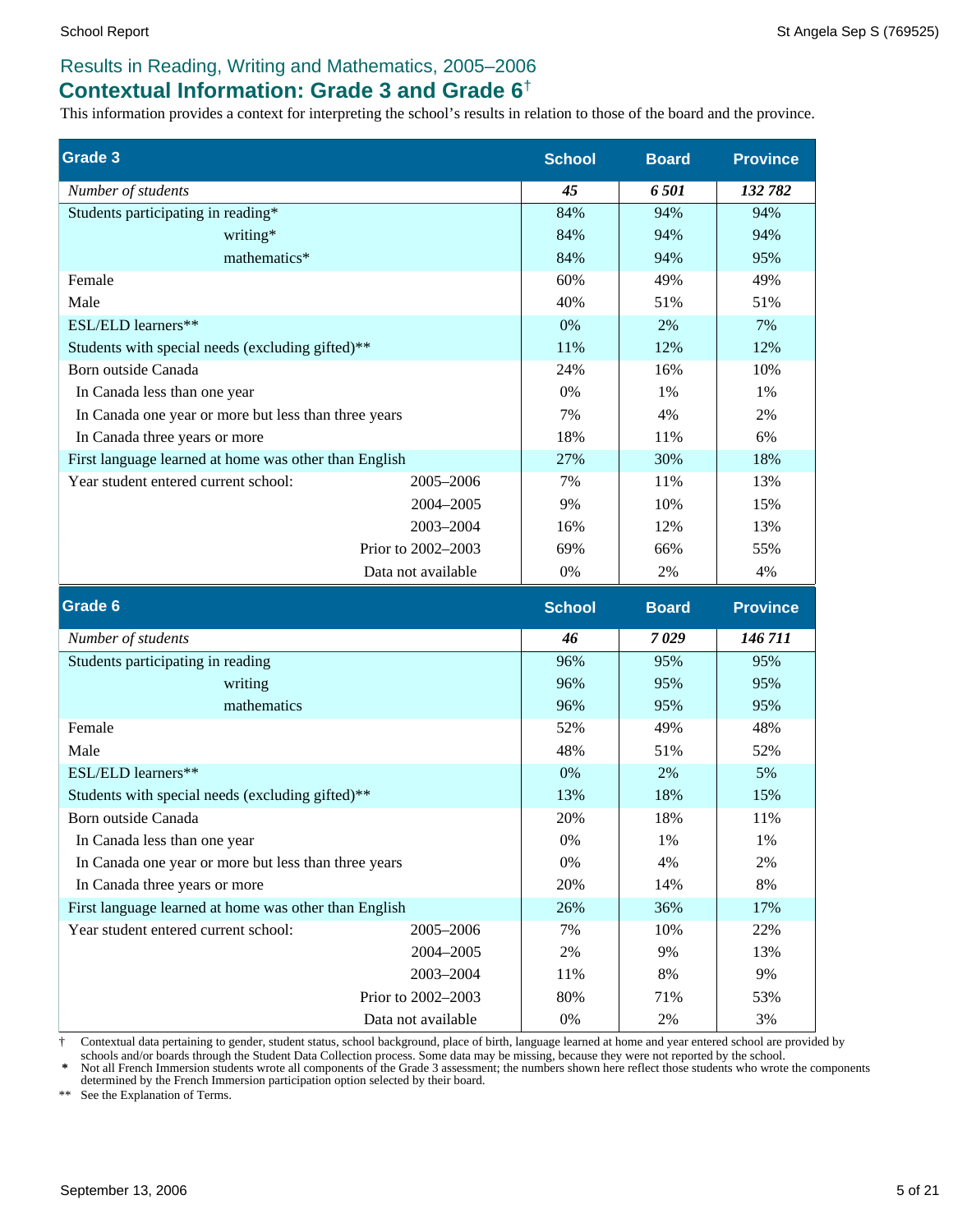# **Grade 3: All Students**

| <b>Grade 3: Reading*</b>                                                                             |    |                     |                         |                            |  |  |  |  |
|------------------------------------------------------------------------------------------------------|----|---------------------|-------------------------|----------------------------|--|--|--|--|
| <b>Number of Students</b>                                                                            |    | <b>School</b><br>45 | <b>Board</b><br>6 3 6 6 | <b>Province</b><br>129 630 |  |  |  |  |
|                                                                                                      | #  | $\%$                | $\%$                    | $\%$                       |  |  |  |  |
| Level 4                                                                                              | 3  | 7%                  | 7%                      | 6%                         |  |  |  |  |
| Level 3                                                                                              | 12 | 27%                 | 55%                     | 56%                        |  |  |  |  |
| Level 2                                                                                              | 15 | 33%                 | 24%                     | 24%                        |  |  |  |  |
| <b>Level 1</b>                                                                                       | 4  | 9%                  | 6%                      | 6%                         |  |  |  |  |
| $NE1**$                                                                                              | 4  | 9%                  | 1%                      | 1%                         |  |  |  |  |
| Participating<br><b>Students</b>                                                                     | 38 | 84%                 | 94%                     | 94%                        |  |  |  |  |
| No Data                                                                                              |    | 16%                 | 2%                      | 1%                         |  |  |  |  |
| <b>Exempt</b>                                                                                        | 0  | 0%                  | 4%                      | 5%                         |  |  |  |  |
| <b>At or Above</b><br><b>Provincial Standard</b><br>(Levels 3 and 4) <sup><math>\dagger</math></sup> |    | 62%                 | 62%                     |                            |  |  |  |  |



| <b>Grade 3: Writing*</b>                                                       |    |                     |                         |                            |  |  |  |  |  |
|--------------------------------------------------------------------------------|----|---------------------|-------------------------|----------------------------|--|--|--|--|--|
| Number of Students                                                             |    | <b>School</b><br>45 | <b>Board</b><br>6 3 6 6 | <b>Province</b><br>129 630 |  |  |  |  |  |
|                                                                                | #  | $\frac{0}{0}$       | $\frac{0}{0}$           | $\%$                       |  |  |  |  |  |
| Level 4                                                                        | 1  | 2%                  | 8%                      | 6%                         |  |  |  |  |  |
| Level 3                                                                        | 22 | 49%                 | 61%                     | 58%                        |  |  |  |  |  |
| Level 2                                                                        | 15 | 33%                 | 24%                     | 29%                        |  |  |  |  |  |
| Level 1                                                                        | 0  | 0%                  | $<$ 1%                  | $<$ 1%                     |  |  |  |  |  |
| $NE1**$                                                                        | 0  | 0%                  | $<$ 1%                  | $<$ 1%                     |  |  |  |  |  |
| Participating<br><b>Students</b>                                               | 38 | 84%                 | 94%                     | 94%                        |  |  |  |  |  |
| No Data                                                                        |    | 16%                 | 2%                      | 1%                         |  |  |  |  |  |
| <b>Exempt</b>                                                                  | 0  | 0%                  | 4%                      | 5%                         |  |  |  |  |  |
| <b>At or Above</b><br><b>Provincial Standard</b><br>(Levels 3 and 4) $\dagger$ |    | 51%                 | 70%                     | 64%                        |  |  |  |  |  |

| <b>Grade 3: Mathematics*</b>                                                   |                     |      |                      |                            |  |  |  |
|--------------------------------------------------------------------------------|---------------------|------|----------------------|----------------------------|--|--|--|
| Number of Students                                                             | <b>School</b><br>45 |      | <b>Board</b><br>6501 | <b>Province</b><br>132 782 |  |  |  |
|                                                                                | #                   | $\%$ | $\frac{0}{0}$        | $\%$                       |  |  |  |
| Level 4                                                                        | 0                   | 0%   | 13%                  | 11%                        |  |  |  |
| Level 3                                                                        | 17                  | 38%  | 54%                  | 57%                        |  |  |  |
| Level 2                                                                        | 18                  | 40%  | 25%                  | 23%                        |  |  |  |
| Level 1                                                                        | 2                   | 4%   | 2%                   | 3%                         |  |  |  |
| $NE1**$                                                                        |                     | 2%   | $<$ 1%               | $<$ 1%                     |  |  |  |
| Participating<br><b>Students</b>                                               | 38                  | 84%  | 94%                  | 95%                        |  |  |  |
| No Data                                                                        |                     | 16%  | 2%                   | 1%                         |  |  |  |
| <b>Exempt</b>                                                                  | Ω                   | 0%   | 4%                   | 4%                         |  |  |  |
| <b>At or Above</b><br><b>Provincial Standard</b><br>(Levels 3 and 4) $\dagger$ |                     | 38%  | 66%                  | 68%                        |  |  |  |



**Percentage of All Grade 3 Students at All Levels: Writing\***



\* Because percentages in tables and graphs are rounded, and because graphs do not show all reporting categories, percentages may not add to 100.

**\*\*** See the Explanation of Terms.

† These percentages are based on the actual number of students and cannot be calculated simply by adding the rounded percentages of students at Levels 3 and 4.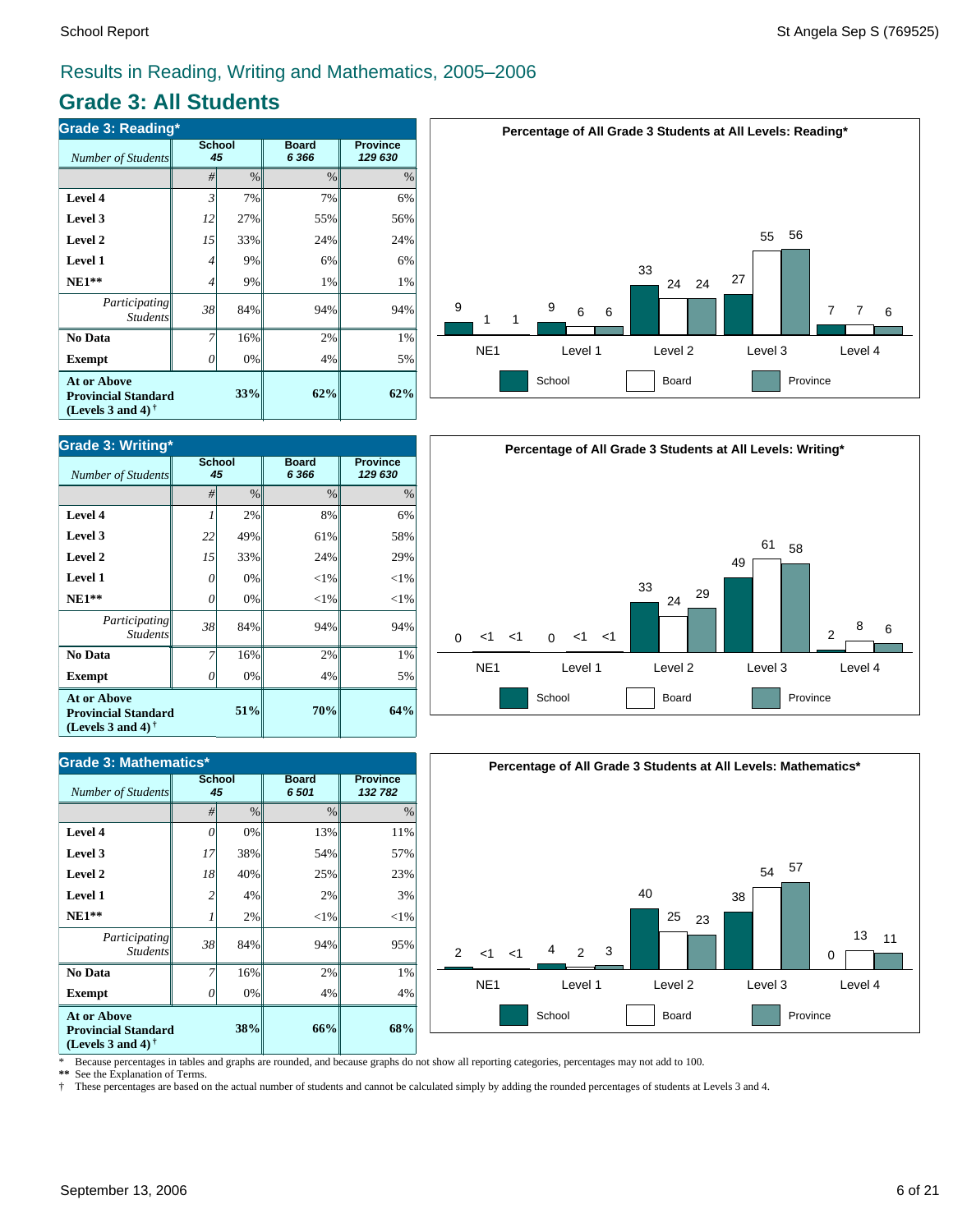# **Grade 3: Participating Students (excludes "no data" and "exempt" categories)**

| Number of Students                                                             | <b>School</b><br>38 |      | <b>Board</b><br>5965 | <b>Province</b><br>121 290 |  |
|--------------------------------------------------------------------------------|---------------------|------|----------------------|----------------------------|--|
|                                                                                | #                   | $\%$ | $\%$                 | $\%$                       |  |
| Level 4                                                                        | 3'                  | 8%   | 8%                   | 7%                         |  |
| Level 3                                                                        | 12                  | 32%  | 58%                  | 60%                        |  |
| Level 2                                                                        | 15                  | 39%  | 26%                  | 26%                        |  |
| Level 1                                                                        | 4                   | 11%  | 7%                   | 6%                         |  |
| $NE1**$                                                                        | 4                   | 11%  | 1%                   | 2%                         |  |
| <b>At or Above</b><br><b>Provincial Standard</b><br>(Levels 3 and 4) $\dagger$ |                     | 39%  | 66%                  | 67%                        |  |



| <b>Grade 3: Writing*</b>                                                 |              |               |                      |                            |  |  |  |
|--------------------------------------------------------------------------|--------------|---------------|----------------------|----------------------------|--|--|--|
| Number of Students                                                       | School<br>38 |               | <b>Board</b><br>5978 | <b>Province</b><br>121 771 |  |  |  |
|                                                                          | #            | $\frac{0}{0}$ | $\frac{0}{0}$        | $\frac{0}{0}$              |  |  |  |
| Level 4                                                                  |              | 3%            | 9%                   | 6%                         |  |  |  |
| Level 3                                                                  | 22           | 58%           | 65%                  | 62%                        |  |  |  |
| Level 2                                                                  | 15           | 39%           | 25%                  | 31%                        |  |  |  |
| Level 1                                                                  | 0            | 0%            | ${<}1\%$             | $<$ 1%                     |  |  |  |
| $NE1**$                                                                  | 0            | 0%            | ${<}1\%$             | $<$ 1%                     |  |  |  |
| <b>At or Above</b><br><b>Provincial Standard</b><br>(Levels 3 and 4) $†$ |              | 61%           | 74%                  | 68%                        |  |  |  |



| Grade 3: Mathematics*                                                                 |                     |               |                         |               |  |  |  |  |
|---------------------------------------------------------------------------------------|---------------------|---------------|-------------------------|---------------|--|--|--|--|
| Number of Students                                                                    | <b>School</b><br>38 |               | <b>Board</b><br>6 1 1 3 |               |  |  |  |  |
|                                                                                       | #                   | $\frac{0}{0}$ | $\frac{0}{0}$           | $\frac{0}{0}$ |  |  |  |  |
| Level 4                                                                               |                     | 0%            | 13%                     | 12%           |  |  |  |  |
| Level 3                                                                               | 17                  | 45%           | 57%                     | 61%           |  |  |  |  |
| Level 2                                                                               | 18                  | 47%           | 26%                     | 24%           |  |  |  |  |
| Level 1                                                                               | 2                   | 5%            | 3%                      | 3%            |  |  |  |  |
| $NE1**$                                                                               |                     | 3%            | 1%                      | $<$ 1%        |  |  |  |  |
| <b>At or Above</b><br>45%<br><b>Provincial Standard</b><br>(Levels 3 and 4) $\dagger$ |                     |               | 71%                     | 72%           |  |  |  |  |



\* Because percentages in tables and graphs are rounded, percentages may not add to 100.

\*\* See the Explanation of Terms.<br>
<sup>†</sup> These percentages are based o

† These percentages are based on the actual number of students and cannot be calculated simply by adding the rounded percentages of students at Levels 3 and 4.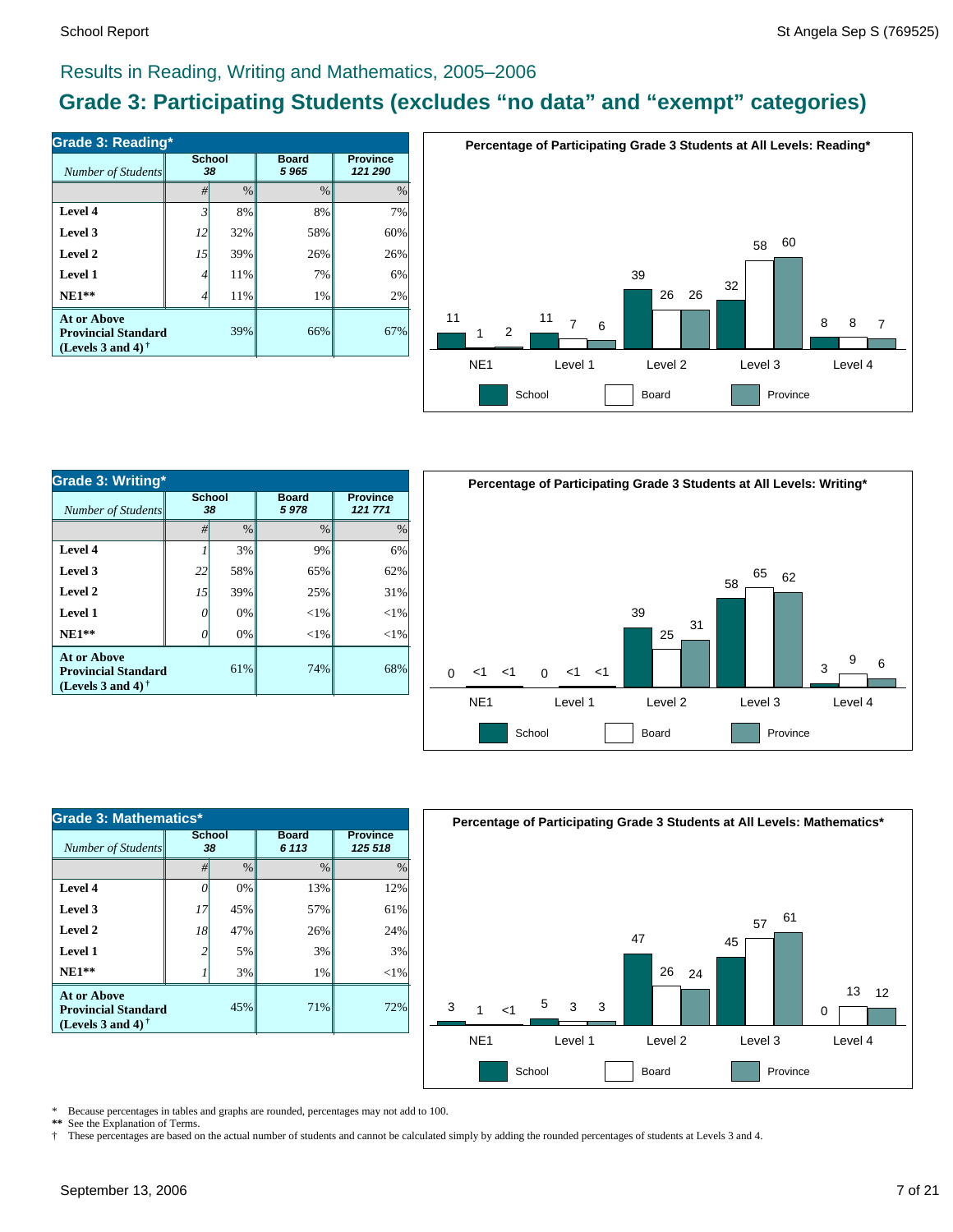# **Grade 3: Gender††**

| Grade 3: School*                                                                  |                     |            |                     |            |              |                    |  |
|-----------------------------------------------------------------------------------|---------------------|------------|---------------------|------------|--------------|--------------------|--|
|                                                                                   | Reading             |            | Writing             |            |              | <b>Mathematics</b> |  |
| Number of Students                                                                | <b>Female</b><br>27 | Male<br>18 | <b>Female</b><br>27 | Male<br>18 | Female<br>27 | Male<br>18         |  |
| Level 4                                                                           | 7%                  | 6%         | 4%                  | 0%         | 0%           | 0%                 |  |
| Level 3                                                                           | 30%                 | 22%        | 59%                 | 33%        | 41%          | 33%                |  |
| Level 2                                                                           | 37%                 | 28%        | 19%                 | 56%        | 37%          | 44%                |  |
| Level 1                                                                           | 7%                  | 11%        | 0%                  | 0%         | 4%           | 6%                 |  |
| $NE1**$                                                                           | 0%                  | 22%        | 0%                  | 0%         | 4%           | 0%                 |  |
| <i>Participating</i><br><b>Students</b>                                           | 81%                 | 89%        | 81%                 | 89%        | 85%          | 83%                |  |
| No Data                                                                           | 19%                 | 11%        | 19%                 | 11%        | 15%          | 17%                |  |
| <b>Exempt</b>                                                                     | 0%                  | 0%         | 0%                  | 0%         | 0%           | 0%                 |  |
| <b>At or Above</b><br><b>Provincial Standard</b><br>(Levels 3 and 4) <sup>†</sup> | 37%                 | 28%        | 63%                 | 33%        | 41%          | 33%                |  |

| Grade 3: Board*                                                                |                          |                        |                         |                 |                        |                 |  |
|--------------------------------------------------------------------------------|--------------------------|------------------------|-------------------------|-----------------|------------------------|-----------------|--|
|                                                                                | Reading                  |                        | <b>Writing</b>          |                 | <b>Mathematics</b>     |                 |  |
| Number of Students                                                             | <b>Female</b><br>3 1 1 9 | <b>Male</b><br>3 2 4 7 | <b>Female</b><br>3 1 19 | Male<br>3 2 4 7 | <b>Female</b><br>3 190 | Male<br>3 3 1 1 |  |
| Level 4                                                                        | 9%                       | 6%                     | 11%                     | 6%              | 12%                    | 13%             |  |
| Level 3                                                                        | 58%                      | 52%                    | 65%                     | 58%             | 54%                    | 54%             |  |
| Level 2                                                                        | 22%                      | 26%                    | 19%                     | 28%             | 26%                    | 23%             |  |
| <b>Level 1</b>                                                                 | 5%                       | 7%                     | ${<}1\%$                | ${<}1\%$        | 3%                     | 2%              |  |
| $NE1**$                                                                        | 1%                       | 2%                     | ${<}1\%$                | ${<}1\%$        | ${<}1\%$               | ${<}1\%$        |  |
| <i>Participating</i><br><i>Students</i>                                        | 95%                      | 92%                    | 96%                     | 92%             | 95%                    | 93%             |  |
| No Data                                                                        | 2%                       | 3%                     | 2%                      | 2%              | 2%                     | 3%              |  |
| <b>Exempt</b>                                                                  | 3%                       | 5%                     | 3%                      | 5%              | 3%                     | 5%              |  |
| <b>At or Above</b><br><b>Provincial Standard</b><br>(Levels 3 and 4) $\dagger$ | 67%                      | 58%                    | 76%                     | 64%             | 66%                    | 67%             |  |

| <b>Grade 3: Province*</b>                                                                            |                 |                |                        |                |                         |                    |  |
|------------------------------------------------------------------------------------------------------|-----------------|----------------|------------------------|----------------|-------------------------|--------------------|--|
|                                                                                                      | Reading         |                |                        | <b>Writing</b> |                         | <b>Mathematics</b> |  |
| Number of Students                                                                                   | Female<br>62836 | Male<br>66 742 | <b>Female</b><br>62836 | Male<br>66 742 | <b>Female</b><br>64 668 | Male<br>68 062     |  |
| Level 4                                                                                              | 8%              | 4%             | 8%                     | 4%             | 11%                     | 11%                |  |
| Level 3                                                                                              | 60%             | 52%            | 64%                    | 52%            | 57%                     | 57%                |  |
| Level 2                                                                                              | 21%             | 27%            | 23%                    | 35%            | 24%                     | 22%                |  |
| Level 1                                                                                              | 4%              | 7%             | ${<}1\%$               | 1%             | 3%                      | 2%                 |  |
| $NE1**$                                                                                              | 1%              | 2%             | ${<}1\%$               | 1%             | ${<}1\%$                | 1%                 |  |
| Participating<br><i>Students</i>                                                                     | 95%             | 92%            | 95%                    | 92%            | 96%                     | 93%                |  |
| No Data                                                                                              | 1%              | 2%             | 1%                     | 2%             | 1%                      | 1%                 |  |
| <b>Exempt</b>                                                                                        | 4%              | 6%             | 3%                     | 6%             | 3%                      | 5%                 |  |
| <b>At or Above</b><br><b>Provincial Standard</b><br>(Levels 3 and 4) <sup><math>\dagger</math></sup> | 68%             | 57%            | 72%                    | 56%            | 68%                     | 69%                |  |







\* Because percentages in tables and graphs are rounded, and because graphs do not show all reporting categories, percentages may not add to 100.

See the Explanation of Terms.

† These percentages are based on the actual number of students and cannot be calculated simply by adding the rounded percentages of students at Levels 3 and 4.<br>†† Results by gender include only students for whom gender dat

†† Results by gender include only students for whom gender data were available.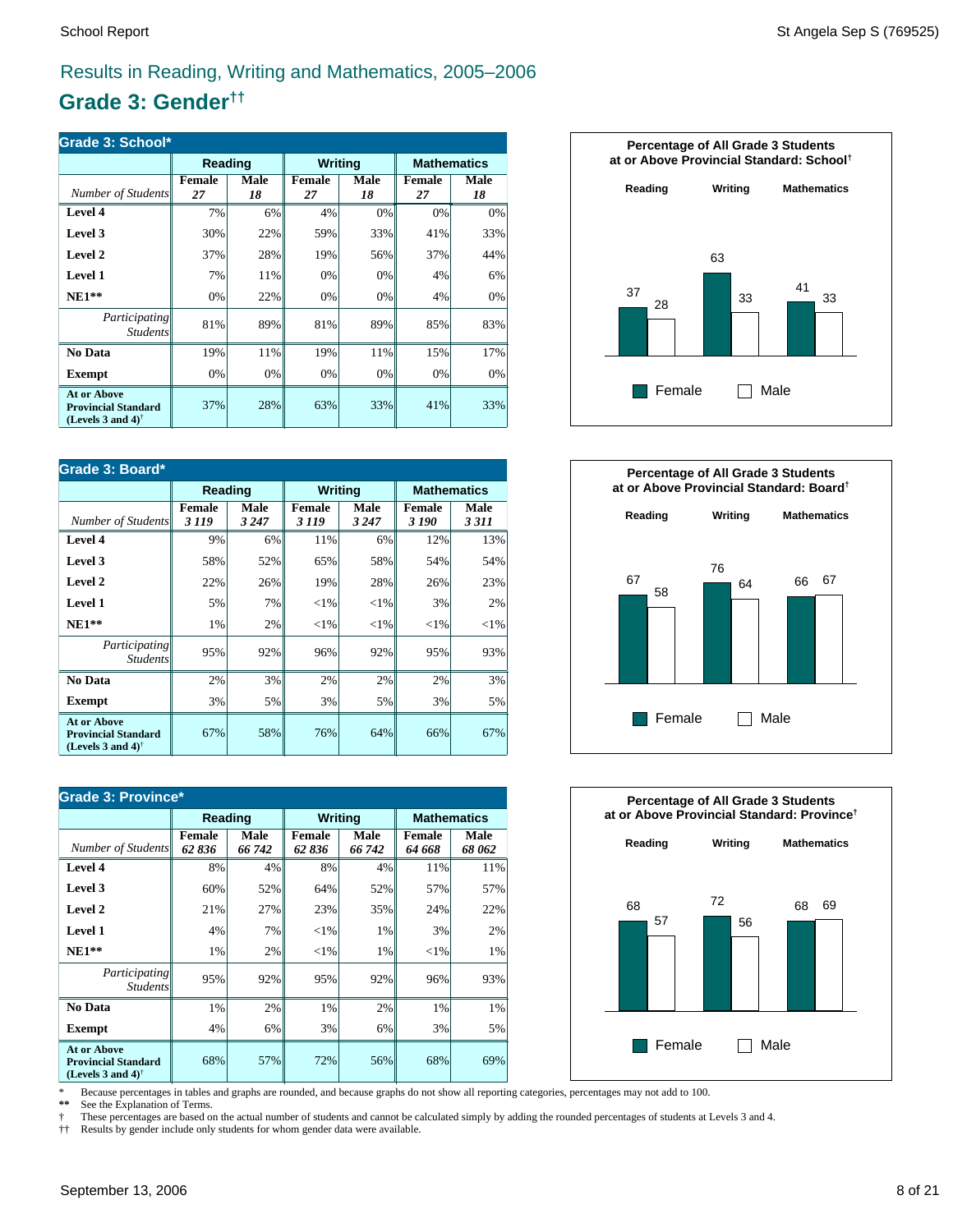# **Grade 6: All Students**

| <b>Grade 6: Reading*</b>                                                                             |                     |     |                      |                            |  |  |  |
|------------------------------------------------------------------------------------------------------|---------------------|-----|----------------------|----------------------------|--|--|--|
| <b>Number of Students</b>                                                                            | <b>School</b><br>46 |     | <b>Board</b><br>7029 | <b>Province</b><br>146 711 |  |  |  |
|                                                                                                      | #                   | %   | $\%$                 | $\%$                       |  |  |  |
| Level 4                                                                                              | $\overline{c}$      | 4%  | 8%                   | 8%                         |  |  |  |
| Level 3                                                                                              | 17                  | 37% | 53%                  | 56%                        |  |  |  |
| Level 2                                                                                              | 18                  | 39% | 26%                  | 24%                        |  |  |  |
| <b>Level 1</b>                                                                                       | 5                   | 11% | 7%                   | 6%                         |  |  |  |
| $NE1**$                                                                                              | 2                   | 4%  | 1%                   | 1%                         |  |  |  |
| Participating<br><b>Students</b>                                                                     | 44                  | 96% | 95%                  | 95%                        |  |  |  |
| No Data                                                                                              | $\overline{c}$      | 4%  | 1%                   | 1%                         |  |  |  |
| <b>Exempt</b>                                                                                        | 0                   | 0%  | 3%                   | 4%                         |  |  |  |
| <b>At or Above</b><br><b>Provincial Standard</b><br>(Levels 3 and 4) <sup><math>\dagger</math></sup> |                     | 41% | 61%                  | 64%                        |  |  |  |



| <b>Grade 6: Mathematics*</b>                                                   |                     |      |                      |                            |  |  |  |
|--------------------------------------------------------------------------------|---------------------|------|----------------------|----------------------------|--|--|--|
| Number of Students                                                             | <b>School</b><br>46 |      | <b>Board</b><br>7029 | <b>Province</b><br>146 711 |  |  |  |
|                                                                                | #                   | $\%$ | $\frac{0}{0}$        | $\%$                       |  |  |  |
| Level 4                                                                        | $\mathfrak{Z}$      | 7%   | 11%                  | 11%                        |  |  |  |
| Level 3                                                                        | 20                  | 43%  | 47%                  | 50%                        |  |  |  |
| Level 2                                                                        | 13                  | 28%  | 28%                  | 27%                        |  |  |  |
| Level 1                                                                        | 8                   | 17%  | 9%                   | 7%                         |  |  |  |
| $NE1**$                                                                        | 0                   | 0%   | $<$ 1%               | $<$ 1%                     |  |  |  |
| Participating<br><b>Students</b>                                               | 44                  | 96%  | 95%                  | 95%                        |  |  |  |
| No Data                                                                        | $\overline{c}$      | 4%   | 2%                   | 1%                         |  |  |  |
| <b>Exempt</b>                                                                  | 0                   | 0%   | 3%                   | 4%                         |  |  |  |
| <b>At or Above</b><br><b>Provincial Standard</b><br>(Levels 3 and 4) $\dagger$ |                     | 50%  | 58%                  | 61%                        |  |  |  |







\* Because percentages in tables and graphs are rounded, and because graphs do not show all reporting categories, percentages may not add to 100.<br>\*\* See the Explanation of Terms

See the Explanation of Terms.

† These percentages are based on the actual number of students and cannot be calculated simply by adding the rounded percentages of students at Levels 3 and 4.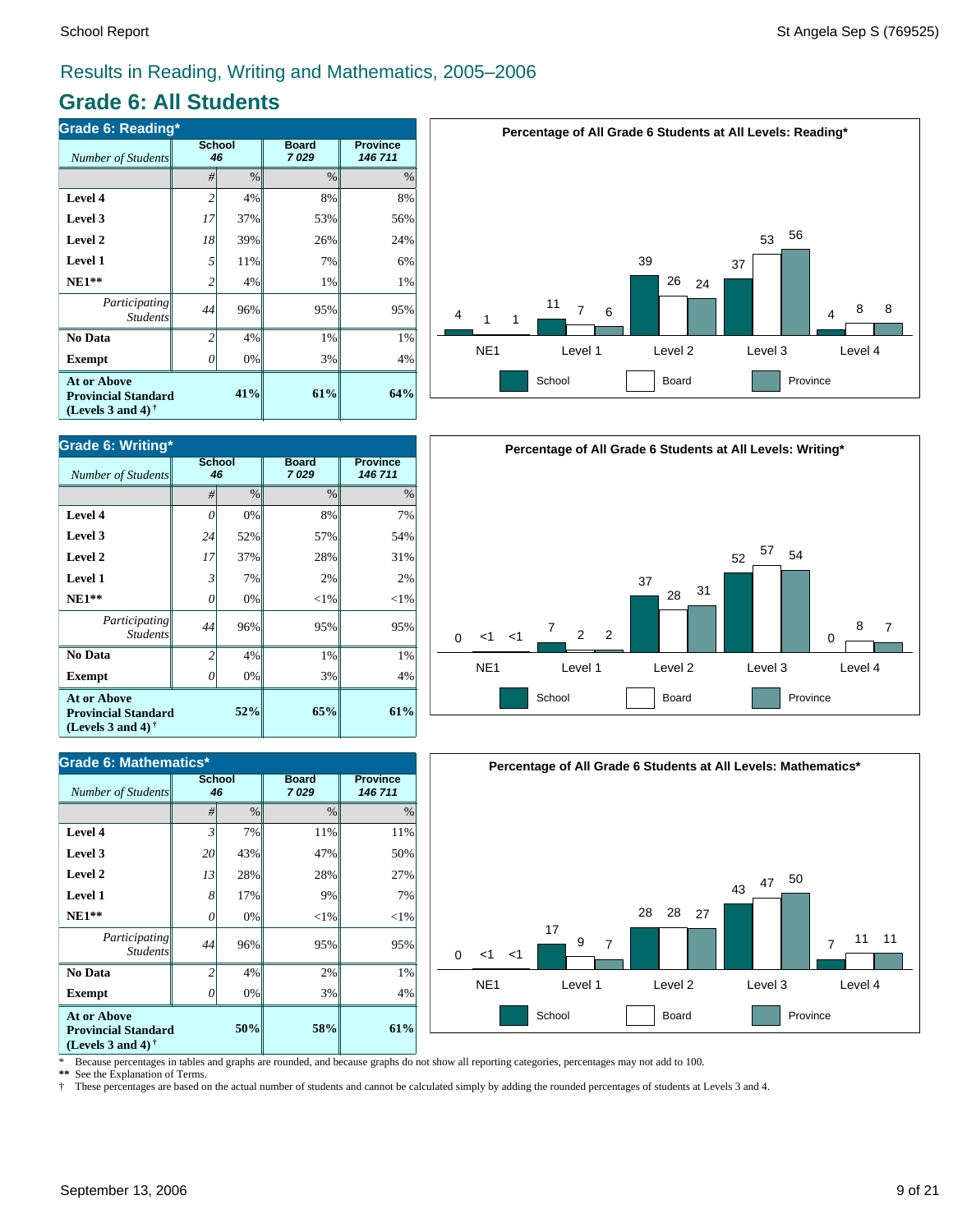# **Grade 6: Participating Students (excludes "no data" and "exempt" categories)**

| Number of Students                                                                                   | School<br>44   |      | <b>Board</b><br>6694 | <b>Province</b><br>138 696 |  |
|------------------------------------------------------------------------------------------------------|----------------|------|----------------------|----------------------------|--|
|                                                                                                      | #              | $\%$ | $\frac{0}{0}$        | $\frac{0}{0}$              |  |
| Level 4                                                                                              | $\overline{c}$ | 5%   | 8%                   | 8%                         |  |
| Level 3                                                                                              | 17             | 39%  | 56%                  | 59%                        |  |
| Level 2                                                                                              | 18             | 41%  | 27%                  | 26%                        |  |
| Level 1                                                                                              | 5              | 11%  | 8%                   | 6%                         |  |
| $NE1**$                                                                                              | $\overline{c}$ | 5%   | 1%                   | 1%                         |  |
| <b>At or Above</b><br><b>Provincial Standard</b><br>(Levels 3 and 4) <sup><math>\dagger</math></sup> |                | 43%  | 64%                  | 67%                        |  |



| Grade 6: Writing*                                                              |                     |               |                      |        |  |  |  |
|--------------------------------------------------------------------------------|---------------------|---------------|----------------------|--------|--|--|--|
| Number of Students                                                             | <b>School</b><br>44 |               | <b>Board</b><br>6689 |        |  |  |  |
|                                                                                | #                   | $\frac{0}{0}$ | $\frac{0}{0}$        | $\%$   |  |  |  |
| Level 4                                                                        | 0                   | 0%            | 9%                   | 7%     |  |  |  |
| Level 3                                                                        | 24                  | 55%           | 60%                  | 57%    |  |  |  |
| Level 2                                                                        | 17                  | 39%           | 29%                  | 33%    |  |  |  |
| Level 1                                                                        | 3                   | 7%            | 2%                   | 2%     |  |  |  |
| $NE1**$                                                                        | 0                   | 0%            | $<$ 1%               | $<$ 1% |  |  |  |
| <b>At or Above</b><br><b>Provincial Standard</b><br>(Levels 3 and 4) $\dagger$ |                     | 55%           | 69%                  | 65%    |  |  |  |



| Grade 6: Mathematics*                                                   |              |               |                      |                            |  |  |  |
|-------------------------------------------------------------------------|--------------|---------------|----------------------|----------------------------|--|--|--|
| Number of Students                                                      | School<br>44 |               | <b>Board</b><br>6684 | <b>Province</b><br>138 697 |  |  |  |
|                                                                         | #            | $\frac{0}{0}$ | $\frac{0}{0}$        | $\%$                       |  |  |  |
| Level 4                                                                 | 3            | 7%            | 11%                  | 11%                        |  |  |  |
| Level 3                                                                 | 20           | 45%           | 50%                  | 53%                        |  |  |  |
| Level 2                                                                 | 13           | 30%           | 29%                  | 29%                        |  |  |  |
| Level 1                                                                 | 8            | 18%           | 9%                   | 7%                         |  |  |  |
| $NE1**$                                                                 | 0            | 0%            | $<$ 1%               | $<$ 1%                     |  |  |  |
| At or Above<br><b>Provincial Standard</b><br>(Levels 3 and 4) $\dagger$ |              | 52%           | 61%                  | 64%                        |  |  |  |



\* Because percentages in tables and graphs are rounded, percentages may not add to 100.

\*\* See the Explanation of Terms.<br>
<sup>†</sup> These percentages are based o † These percentages are based on the actual number of students and cannot be calculated simply by adding the rounded percentages of students at Levels 3 and 4.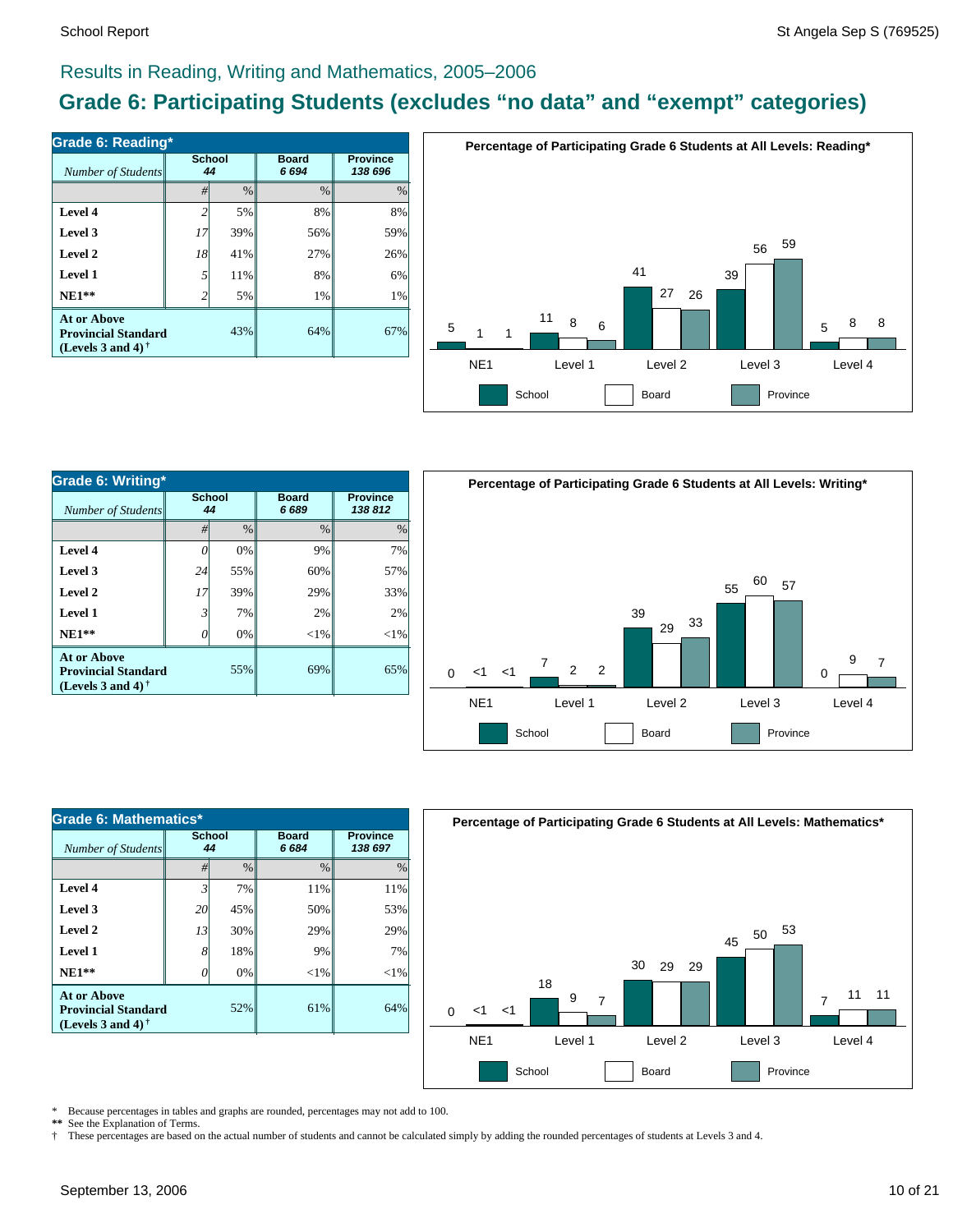# **Grade 6: Gender††**

| Grade 6: School*                                                                                     |              |            |                     |            |                     |            |  |
|------------------------------------------------------------------------------------------------------|--------------|------------|---------------------|------------|---------------------|------------|--|
|                                                                                                      | Reading      |            | Writing             |            | <b>Mathematics</b>  |            |  |
| Number of Students                                                                                   | Female<br>24 | Male<br>22 | <b>Female</b><br>24 | Male<br>22 | <b>Female</b><br>24 | Male<br>22 |  |
| Level 4                                                                                              | 8%           | 0%         | 0%                  | 0%         | 12%                 | 0%         |  |
| Level 3                                                                                              | 38%          | 36%        | 62%                 | 41%        | 42%                 | 45%        |  |
| Level 2                                                                                              | 42%          | 36%        | 29%                 | 45%        | 25%                 | 32%        |  |
| <b>Level 1</b>                                                                                       | 4%           | 18%        | 4%                  | 9%         | 17%                 | 18%        |  |
| $NE1**$                                                                                              | 4%           | 5%         | 0%                  | 0%         | 0%                  | 0%         |  |
| Participating<br><b>Students</b>                                                                     | 96%          | 95%        | 96%                 | 95%        | 96%                 | 95%        |  |
| No Data                                                                                              | 4%           | 5%         | 4%                  | 5%         | 4%                  | 5%         |  |
| <b>Exempt</b>                                                                                        | 0%           | 0%         | 0%                  | 0%         | 0%                  | 0%         |  |
| <b>At or Above</b><br><b>Provincial Standard</b><br>(Levels 3 and 4) <sup><math>\dagger</math></sup> | 46%          | 36%        | 62%                 | 41%        | 54%                 | 45%        |  |

| Grade 6: Board*                                                                                      |                |              |                       |              |                |                    |  |
|------------------------------------------------------------------------------------------------------|----------------|--------------|-----------------------|--------------|----------------|--------------------|--|
|                                                                                                      | Reading        |              | <b>Writing</b>        |              |                | <b>Mathematics</b> |  |
| Number of Students                                                                                   | Female<br>3475 | Male<br>3554 | <b>Female</b><br>3475 | Male<br>3554 | Female<br>3475 | Male<br>3554       |  |
| Level 4                                                                                              | 11%            | 5%           | 13%                   | 4%           | 11%            | 10%                |  |
| Level 3                                                                                              | 57%            | 50%          | 61%                   | 53%          | 49%            | 46%                |  |
| Level 2                                                                                              | 23%            | 29%          | 21%                   | 34%          | 28%            | 28%                |  |
| <b>Level 1</b>                                                                                       | 5%             | 9%           | 1%                    | 2%           | 8%             | 10%                |  |
| $NE1**$                                                                                              | 1%             | $1\%$        | ${<}1\%$              | 1%           | ${<}1\%$       | ${<}1\%$           |  |
| Participating<br><i>Students</i>                                                                     | 96%            | 94%          | 96%                   | 94%          | 96%            | 94%                |  |
| No Data                                                                                              | 1%             | 2%           | 1%                    | 2%           | 1%             | 2%                 |  |
| <b>Exempt</b>                                                                                        | 3%             | 4%           | 3%                    | 4%           | 3%             | 4%                 |  |
| <b>At or Above</b><br><b>Provincial Standard</b><br>(Levels 3 and 4) <sup><math>\dagger</math></sup> | 67%            | 55%          | 74%                   | 57%          | 59%            | 57%                |  |

| Grade 6: Province*                                                                                   |                         |                |                         |                       |                         |                    |  |
|------------------------------------------------------------------------------------------------------|-------------------------|----------------|-------------------------|-----------------------|-------------------------|--------------------|--|
|                                                                                                      | Reading                 |                | <b>Writing</b>          |                       |                         | <b>Mathematics</b> |  |
| Number of Students                                                                                   | <b>Female</b><br>70 984 | Male<br>75 697 | <b>Female</b><br>70 984 | <b>Male</b><br>75 697 | <b>Female</b><br>70 984 | Male<br>75 697     |  |
| Level 4                                                                                              | 11%                     | 5%             | 10%                     | 4%                    | 11%                     | 11%                |  |
| Level 3                                                                                              | 60%                     | 52%            | 62%                     | 47%                   | 52%                     | 49%                |  |
| Level 2                                                                                              | 20%                     | 28%            | 23%                     | 39%                   | 27%                     | 27%                |  |
| <b>Level 1</b>                                                                                       | 4%                      | 7%             | 1%                      | 3%                    | 6%                      | 7%                 |  |
| $NE1**$                                                                                              | 1%                      | 1%             | ${<}1\%$                | 1%                    | ${<}1\%$                | ${<}1\%$           |  |
| Participating<br><b>Students</b>                                                                     | 96%                     | 93%            | 96%                     | 93%                   | 96%                     | 93%                |  |
| No Data                                                                                              | 1%                      | 1%             | 1%                      | 1%                    | 1%                      | 2%                 |  |
| <b>Exempt</b>                                                                                        | 3%                      | 5%             | 3%                      | 5%                    | 3%                      | 5%                 |  |
| <b>At or Above</b><br><b>Provincial Standard</b><br>(Levels 3 and 4) <sup><math>\dagger</math></sup> | 71%                     | 57%            | 72%                     | 51%                   | 62%                     | 59%                |  |







\* Because percentages in tables and graphs are rounded, and because graphs do not show all reporting categories, percentages may not add to 100.

See the Explanation of Terms.

† These percentages are based on the actual number of students and cannot be calculated simply by adding the rounded percentages of students at Levels 3 and 4.<br>†† Results by gender include only students for whom gender dat

†† Results by gender include only students for whom gender data were available.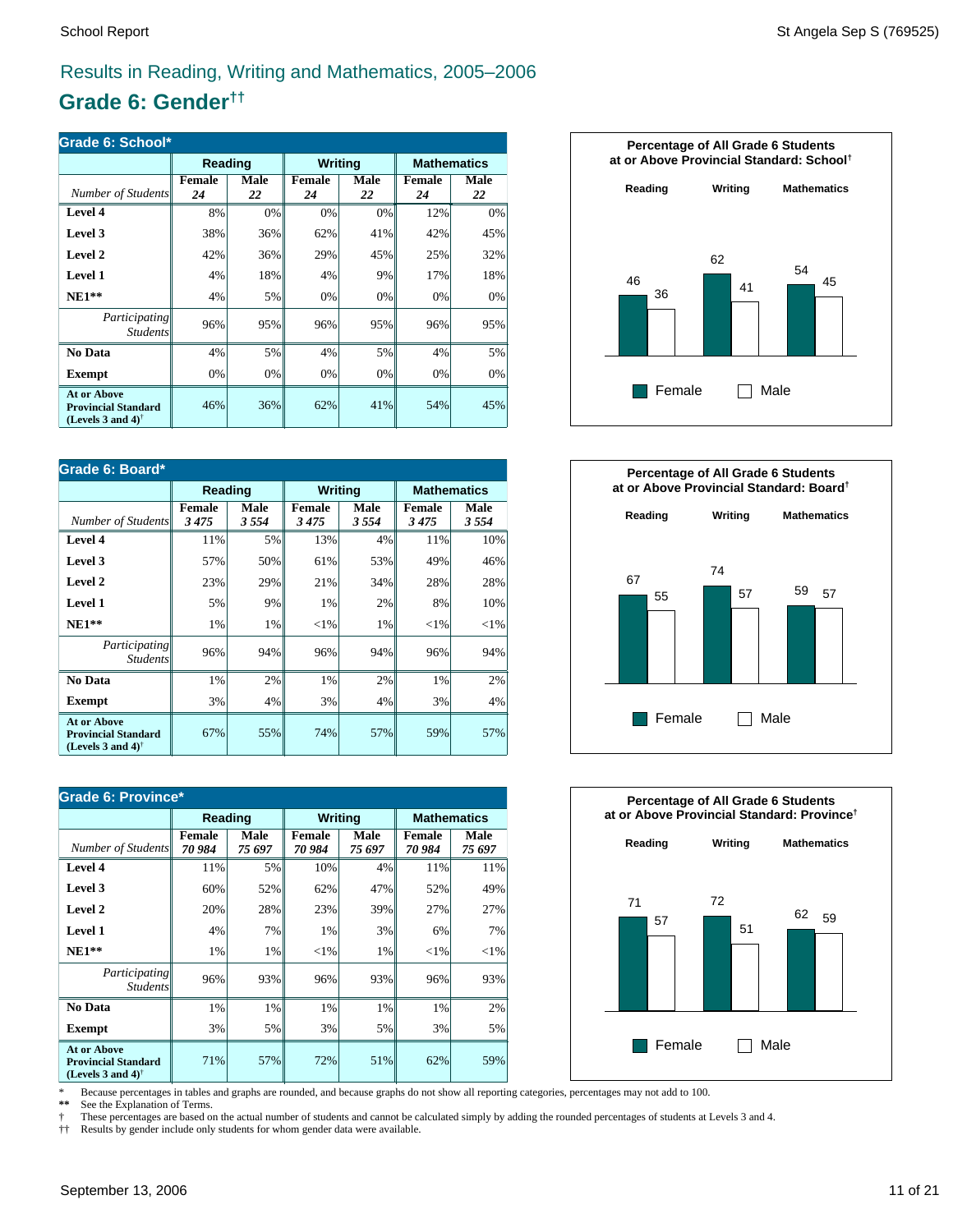### Results Over Time, 2001–2002 to 2005–2006

# **Contextual Information for School: Grade 3 and Grade 6†**

This information provides a context for interpreting the school's results over the past five years.

| Grade 3                                                  | 2001-2002 | 2002-2003 | 2003-2004           | 2004-2005          | 2005-2006           |
|----------------------------------------------------------|-----------|-----------|---------------------|--------------------|---------------------|
| Number of students                                       | 50        | 52        | 52                  | 54                 | 45                  |
| Students participating in reading*                       | 88%       | 92%       | 90%                 | 100%               | 84%                 |
| writing*                                                 | 88%       | 94%       | 90%                 | 100%               | 84%                 |
| mathematics*                                             | 98%       | 94%       | 90%                 | 100%               | 84%                 |
| Female                                                   | 48%       | 52%       | 50%                 | 50%                | 60%                 |
| Male                                                     | 50%       | 48%       | 50%                 | 50%                | 40%                 |
| ESL/ELD learners**                                       | 6%        | 10%       | $4\%$ <sup>+</sup>  | $0\%$ <sup>+</sup> | $0\%$ <sup>+</sup>  |
| Students with special needs (excluding gifted)**         | 18%       | 8%        | $13\%$ <sup>+</sup> | $7\%$ <sup>+</sup> | $11\%$ <sup>+</sup> |
| Born outside Canada                                      | 28%       | 19%       | 13%                 | 26%                | 24%                 |
| In Canada less than one year                             | $0\%$     | $0\%$     | $0\%$               | 2%                 | $0\%$               |
| In Canada one year or more but less than three           |           |           |                     |                    |                     |
| years                                                    | 2%        | 4%        | 4%                  | 9%                 | 7%                  |
| In Canada three years or more                            | 26%       | 12%       | 10%                 | 11%                | 18%                 |
| First language learned at home was other than<br>English | 52%       | 29%       | 58%                 | 50%                | 27%                 |
| Attended three or more schools since Grade 1             | 14%       | 4%        | 2%                  | 15%                | $N/A^*$             |

| Grade 6                                                  | 2001-2002 | 2002-2003 | 2003-2004           | 2004-2005           | 2005-2006           |
|----------------------------------------------------------|-----------|-----------|---------------------|---------------------|---------------------|
| Number of students                                       | 45        | 44        | 59                  | 37                  | 46                  |
| Students participating in reading                        | 100%      | 98%       | 95%                 | 97%                 | 96%                 |
| writing                                                  | 100%      | 98%       | 95%                 | 97%                 | 96%                 |
| mathematics                                              | 100%      | 98%       | 95%                 | 97%                 | 96%                 |
| Female                                                   | 62%       | 50%       | 56%                 | 57%                 | 52%                 |
| Male                                                     | 38%       | 50%       | 44%                 | 43%                 | 48%                 |
| ESL/ELD learners**                                       | 2%        | 11%       | $3\%$ <sup>+</sup>  | $5\%$ <sup>+</sup>  | $0\%$ <sup>+</sup>  |
| Students with special needs (excluding gifted)**         | 27%       | 25%       | $37\%$ <sup>+</sup> | $22\%$ <sup>+</sup> | $13\%$ <sup>+</sup> |
| Born outside Canada                                      | 24%       | 30%       | 29%                 | 27%                 | 20%                 |
| In Canada less than one year                             | $0\%$     | $0\%$     | 2%                  | 3%                  | $0\%$               |
| In Canada one year or more but less than three           | $0\%$     | 2%        | $0\%$               | $0\%$               | 0%                  |
| years<br>In Canada three years or more                   | 24%       | 27%       | 25%                 | 5%                  | 20%                 |
| First language learned at home was other than<br>English | 27%       | 34%       | 37%                 | 59%                 | 26%                 |
| Attended three or more schools since Grade 1             | 13%       | 30%       | 15%                 | 16%                 | $N/A^*$             |

 **†** Contextual data pertaining to gender, student status, school background, place of birth and language learned at home are provided by schools and/or boards through the Student Data Collection process.

 **\*** Not all French Immersion students wrote all components of the Grade 3 assessment; the numbers shown here reflect those students who wrote the components determined by the French Immersion participation option selected by boards.

See the Explanation of Terms.

Ì As the definition for the English as a second language/English literacy development group changed effective the 2004 assessments from "students enrolled in an ESL/ELD

program" to "students designated as ESL/ELD learners", the percentage of students in this group may not be comparable with previous years.<br>♦ Because the Individual Education Plan requirement became effective for the 2004 comparable with the percentages from previous years.

\* Question related to student mobility changed in 2006. Refer to page 5.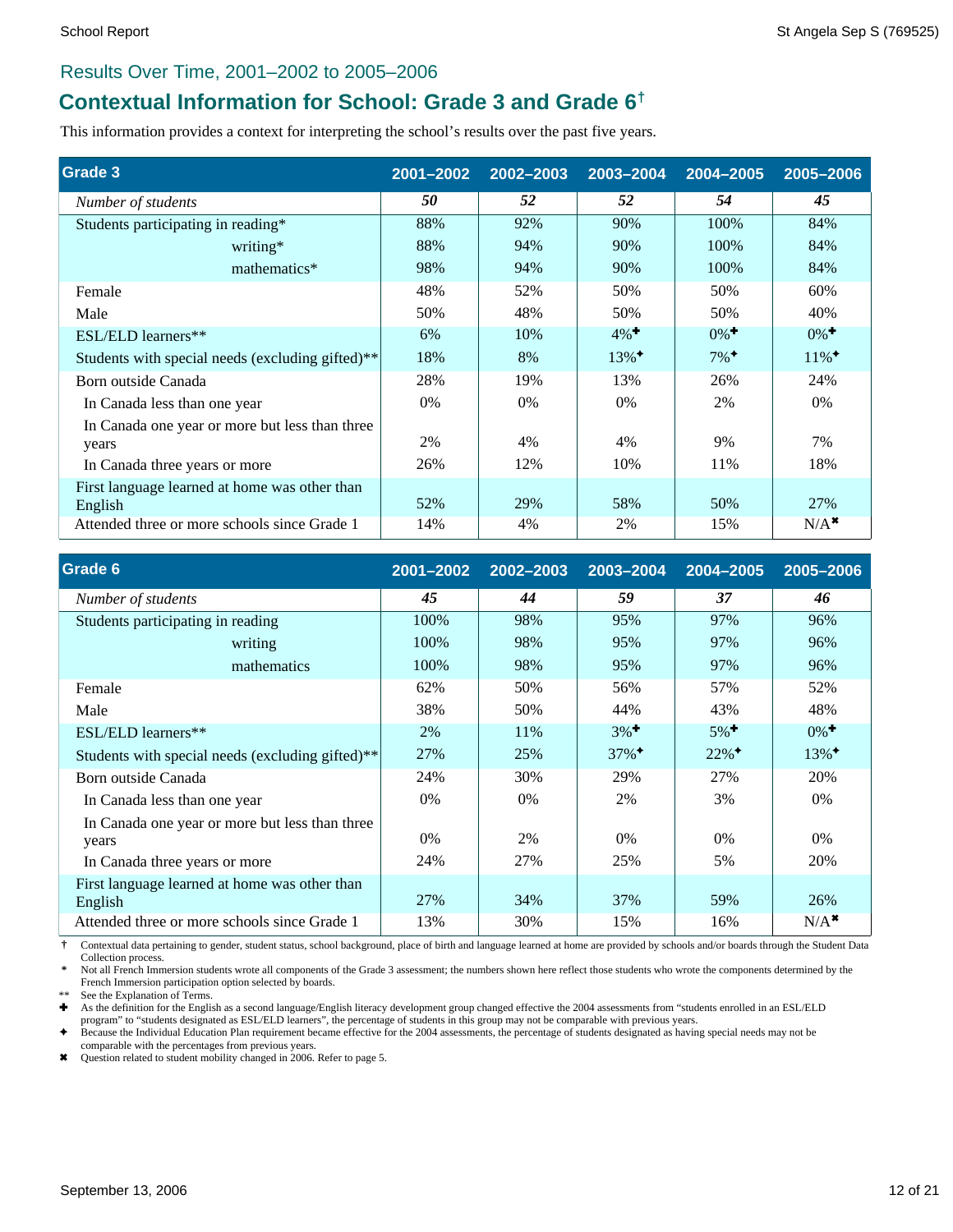# **Grade 3: Reading**

| <b>Grade 3 Reading: School*</b>                                  |             |             |             |             |  |  |  |
|------------------------------------------------------------------|-------------|-------------|-------------|-------------|--|--|--|
| Year                                                             | $'02 - '03$ | $'03 - '04$ | $'04 - '05$ | $'05 - '06$ |  |  |  |
| Number of<br><b>Students</b>                                     | 52          | 52          | 54          | 45          |  |  |  |
| Level 4                                                          | 4%          | 4%          | 2%          | 7%          |  |  |  |
| Level 3                                                          | 25%         | 40%         | 20%         | 27%         |  |  |  |
| Level 2                                                          | 44%         | 35%         | 37%         | 33%         |  |  |  |
| Level 1                                                          | 13%         | 8%          | 22%         | 9%          |  |  |  |
| $NE1**$                                                          | 0%          | 0%          | 19%         | 9%          |  |  |  |
| NEIS <sup>††</sup>                                               | 6%          | 4%          |             |             |  |  |  |
| Participating<br><b>Students</b>                                 | 92%         | 90%         | 100%        | 84%         |  |  |  |
| No Data                                                          | 0%          | 2%          | 0%          | 16%         |  |  |  |
| <b>Exempt</b>                                                    | 8%          | 8%          | 0%          | 0%          |  |  |  |
| <b>At or Above</b><br>Provincial<br><b>Standard</b> <sup>†</sup> | 29%         | 44%         | 22%         | 33%         |  |  |  |

### **Grade 3 Reading: Board\***

| Year                                                                    | $'02 - '03$ | $'03 - '04$ | $'04 - '05$ | $'05 - '06$ |
|-------------------------------------------------------------------------|-------------|-------------|-------------|-------------|
| Number of<br><b>Students</b>                                            | 6914        | 6 929       | 6462        | 6366        |
| Level 4                                                                 | 5%          | 7%          | 5%          | 7%          |
| Level 3                                                                 | 44%         | 47%         | 50%         | 55%         |
| Level 2                                                                 | 27%         | 27%         | 29%         | 24%         |
| Level 1                                                                 | 10%         | 7%          | 8%          | 6%          |
| $NE1**$                                                                 | ${<}1\%$    | 1%          | 2%          | 1%          |
| NEIS <sup>††</sup>                                                      | 6%          | 5%          |             |             |
| Participating<br><b>Students</b>                                        | 93%         | 93%         | 94%         | 94%         |
| No Data                                                                 | 1%          | $1\%$       | $1\%$       | 2%          |
| <b>Exempt</b>                                                           | 6%          | 6%          | 6%          | 4%          |
| <b>At or Above</b><br><b>Provincial</b><br><b>Standard</b> <sup>†</sup> | 49%         | 53%         | 55%         | 62%         |

### **Grade 3 Reading: Province\***

| Year                                                                    | $'02 - '03$ | $'03 - '04$ | $'04 - '05$ | $'05 - '06$ |
|-------------------------------------------------------------------------|-------------|-------------|-------------|-------------|
| Number of<br><b>Students</b>                                            | 138 198     | 138 290     | 132 667     | 129 630     |
| Level 4                                                                 | 5%          | 6%          | 6%          | 6%          |
| Level 3                                                                 | 45%         | 47%         | 53%         | 56%         |
| Level 2                                                                 | 28%         | 27%         | 27%         | 24%         |
| Level 1                                                                 | 8%          | 6%          | 7%          | 6%          |
| $NE1**$                                                                 | ${<}1\%$    | 1%          | 2%          | 1%          |
| NEIS <sup>††</sup>                                                      | 8%          | 6%          |             |             |
| Participating<br><b>Students</b>                                        | 93%         | 93%         | 94%         | 94%         |
| No Data                                                                 | 1%          | 1%          | 1%          | 1%          |
| <b>Exempt</b>                                                           | 6%          | 6%          | 5%          | 5%          |
| <b>At or Above</b><br><b>Provincial</b><br><b>Standard</b> <sup>†</sup> | 50%         | 54%         | 59%         | 62%         |





**Percentage of All Grade 3 Students at All Levels in Reading: Province\***



• Refer to the EQAO Web site (www.eqao.com) for data from previous years.

\* Because percentages in tables and graphs are rounded, and because graphs do not show all reporting categories, percentages may not add to 100.

**\*\*** See the Explanation of Terms.

† These percentages are based on the actual number of students and cannot be calculated simply by adding the rounded percentages of students at Levels 3 and 4.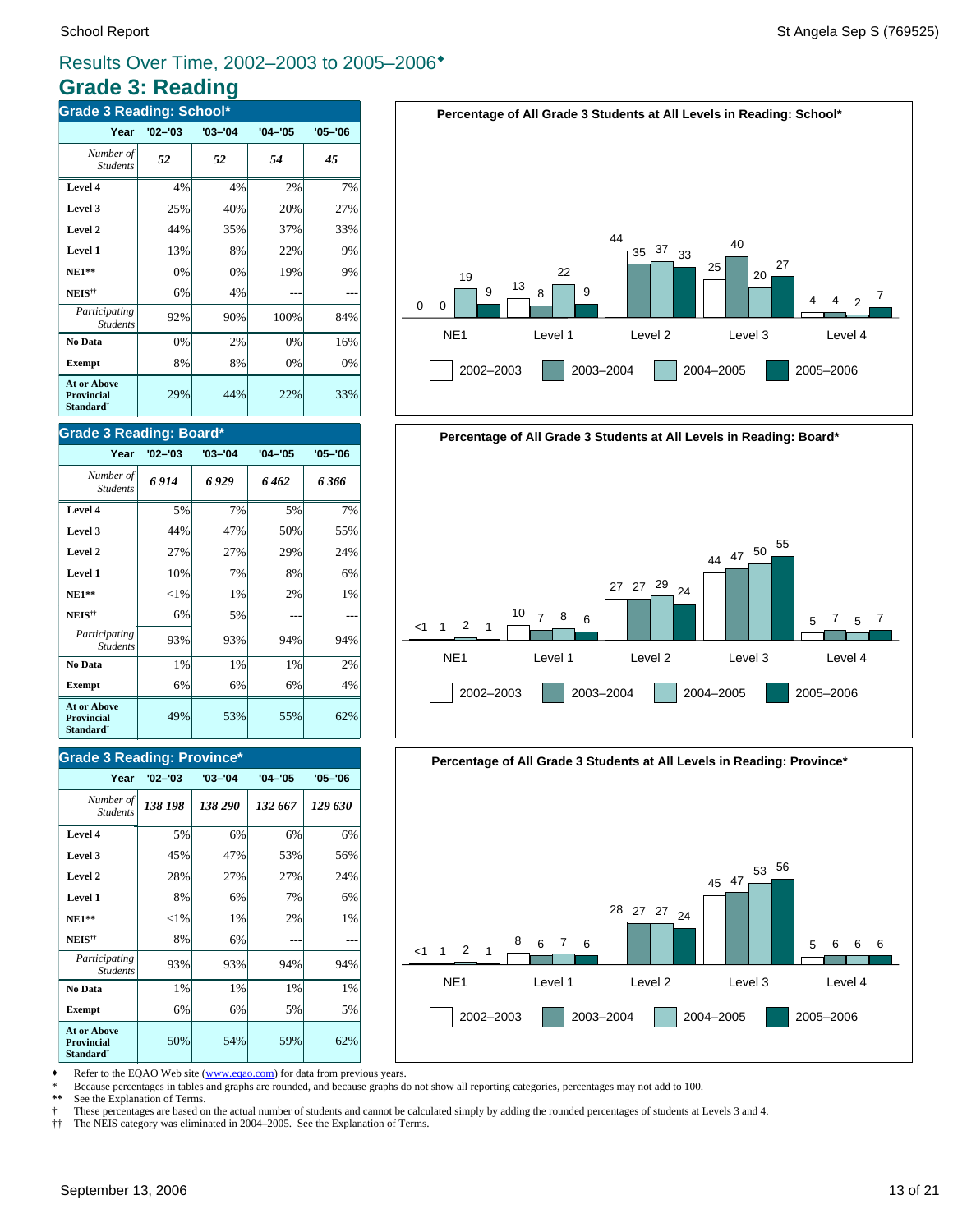# **Grade 3: Writing**

| <b>Grade 3 Writing: School*</b>                                  |             |             |             |             |  |
|------------------------------------------------------------------|-------------|-------------|-------------|-------------|--|
| Year                                                             | $'02 - '03$ | $'03 - '04$ | $'04 - '05$ | $'05 - '06$ |  |
| Number of<br><b>Students</b>                                     | 52          | 52          | 54          | 45          |  |
| Level 4                                                          | 2%          | 4%          | 0%          | 2%          |  |
| Level 3                                                          | 52%         | 38%         | 26%         | 49%         |  |
| Level 2                                                          | 31%         | 46%         | 61%         | 33%         |  |
| Level 1                                                          | 6%          | 0%          | 7%          | 0%          |  |
| $NE1**$                                                          | 0%          | 0%          | 6%          | 0%          |  |
| NEIS <sup>††</sup>                                               | 4%          | 2%          |             |             |  |
| Participating<br><b>Students</b>                                 | 94%         | 90%         | 100%        | 84%         |  |
| No Data                                                          | 0%          | 2%          | 0%          | 16%         |  |
| <b>Exempt</b>                                                    | 6%          | 8%          | 0%          | 0%          |  |
| <b>At or Above</b><br>Provincial<br><b>Standard</b> <sup>†</sup> | 54%         | 42%         | 26%         | 51%         |  |

### **Grade 3 Writing: Board\***

| Year                                                                    | $'02 - '03$ | $'03 - '04$ | $'04 - '05$ | $'05 - '06$ |
|-------------------------------------------------------------------------|-------------|-------------|-------------|-------------|
| Number of<br><b>Students</b>                                            | 6914        | 6929        | 6462        | 6 366       |
| Level 4                                                                 | 9%          | 10%         | 7%          | 8%          |
| Level 3                                                                 | 49%         | 51%         | 56%         | 61%         |
| Level 2                                                                 | 30%         | 28%         | 28%         | 24%         |
| Level 1                                                                 | 2%          | 1%          | 1%          | ${<}1\%$    |
| $NE1**$                                                                 | $<$ 1%      | $1\%$       | 1%          | ${<}1\%$    |
| NEIS <sup>††</sup>                                                      | 3%          | 3%          |             |             |
| Participating<br><b>Students</b>                                        | 93%         | 94%         | 94%         | 94%         |
| No Data                                                                 | 2%          | 1%          | 1%          | 2%          |
| <b>Exempt</b>                                                           | 6%          | 5%          | 5%          | 4%          |
| <b>At or Above</b><br><b>Provincial</b><br><b>Standard</b> <sup>†</sup> | 58%         | 62%         | 63%         | 70%         |

### **Grade 3 Writing: Province\***

| Year                                                                    | $'02 - '03$ | $'03 - '04$ | $'04 - '05$ | $'05 - '06$ |
|-------------------------------------------------------------------------|-------------|-------------|-------------|-------------|
| Number of<br><b>Students</b>                                            | 138 198     | 138 290     | 132 667     | 129 630     |
| Level 4                                                                 | 8%          | 9%          | 6%          | 6%          |
| Level 3                                                                 | 48%         | 49%         | 55%         | 58%         |
| Level 2                                                                 | 33%         | 31%         | 32%         | 29%         |
| Level 1                                                                 | 2%          | 1%          | 1%          | ${<}1\%$    |
| $NE1**$                                                                 | ${<}1\%$    | 1%          | $1\%$       | ${<}1\%$    |
| NEIS <sup>††</sup>                                                      | 4%          | 3%          |             |             |
| Participating<br><b>Students</b>                                        | 94%         | 94%         | 94%         | 94%         |
| No Data                                                                 | 1%          | 1%          | 1%          | 1%          |
| <b>Exempt</b>                                                           | 5%          | 5%          | 5%          | 5%          |
| <b>At or Above</b><br><b>Provincial</b><br><b>Standard</b> <sup>†</sup> | 55%         | 58%         | 61%         | 64%         |







• Refer to the EQAO Web site (www.eqao.com) for data from previous years.

\* Because percentages in tables and graphs are rounded, and because graphs do not show all reporting categories, percentages may not add to 100.

**\*\*** See the Explanation of Terms.

† These percentages are based on the actual number of students and cannot be calculated simply by adding the rounded percentages of students at Levels 3 and 4.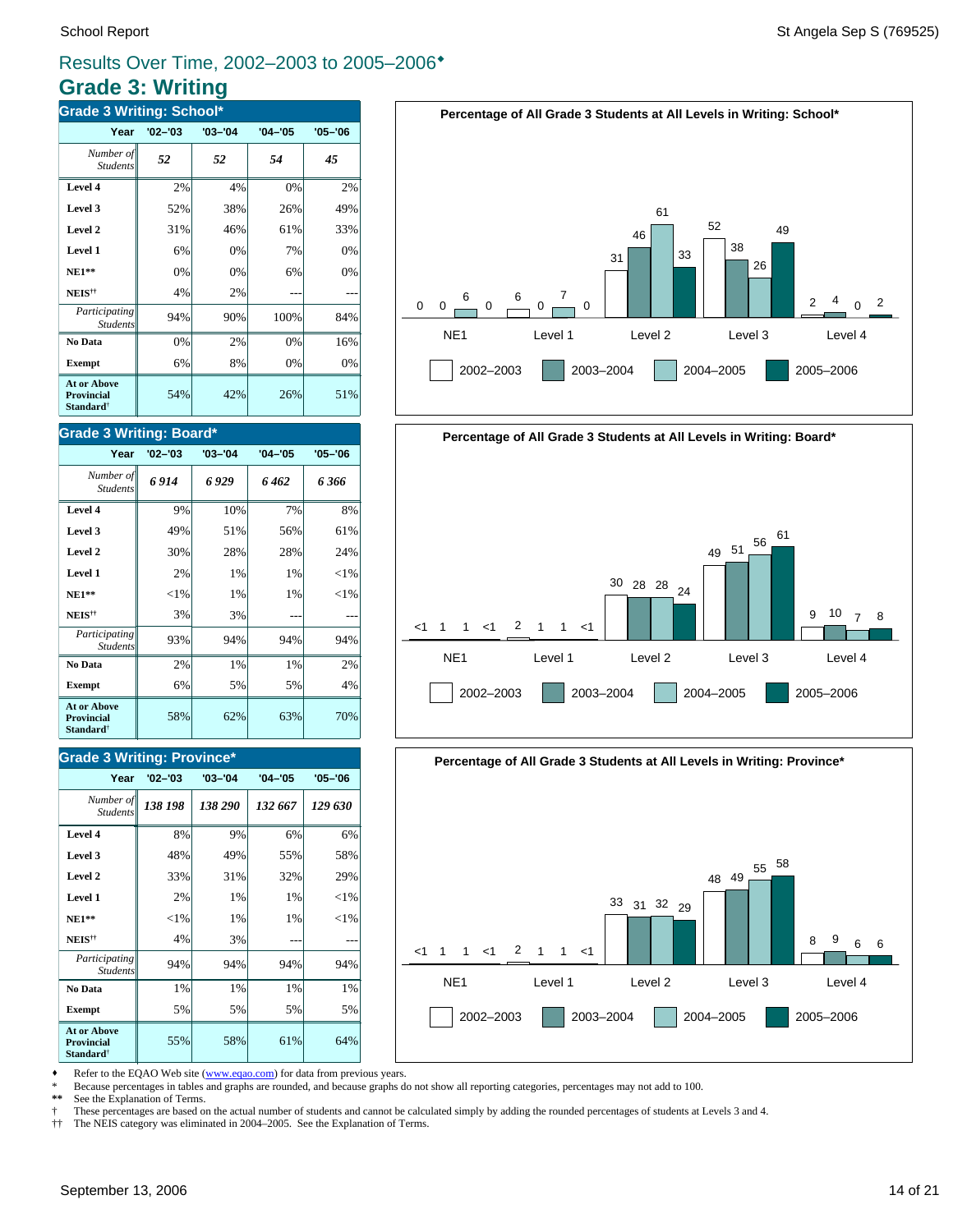## **Grade 3: Mathematics** Results Over Time, 2002–2003 to 2005–2006<sup>\*</sup>

| <b>Grade 3 Mathematics: School*</b>                              |             |             |             |             |  |
|------------------------------------------------------------------|-------------|-------------|-------------|-------------|--|
| Year                                                             | $'02 - '03$ | $'03 - '04$ | $'04 - '05$ | $'05 - '06$ |  |
| Number of<br><b>Students</b>                                     | 52          | 52          | 54          | 45          |  |
| Level 4                                                          | 4%          | 10%         | 2%          | 0%          |  |
| Level 3                                                          | 15%         | 56%         | 22%         | 38%         |  |
| Level 2                                                          | 50%         | 17%         | 54%         | 40%         |  |
| Level 1                                                          | 23%         | 4%          | 15%         | 4%          |  |
| $NE1**$                                                          | 0%          | 0%          | 7%          | 2%          |  |
| NEIS <sup>††</sup>                                               | 2%          | 4%          |             |             |  |
| Participating<br><b>Students</b>                                 | 94%         | 90%         | 100%        | 84%         |  |
| No Data                                                          | 0%          | 2%          | 0%          | 16%         |  |
| <b>Exempt</b>                                                    | 6%          | 8%          | 0%          | 0%          |  |
| <b>At or Above</b><br>Provincial<br><b>Standard</b> <sup>†</sup> | 19%         | 65%         | 24%         | 38%         |  |

#### **Grade 3 Mathematics: Board\***

| Year                                                                    | $'02 - '03$ | $'03 - '04$ | $'04 - '05$ | $'05 - '06$ |
|-------------------------------------------------------------------------|-------------|-------------|-------------|-------------|
| Number of<br><b>Students</b>                                            | 7033        | 7059        | 6581        | 6501        |
| Level 4                                                                 | 8%          | 14%         | 9%          | 13%         |
| Level 3                                                                 | 46%         | 49%         | 52%         | 54%         |
| Level 2                                                                 | 28%         | 25%         | 28%         | 25%         |
| Level 1                                                                 | 6%          | 3%          | 4%          | 2%          |
| $NE1**$                                                                 | ${<}1\%$    | ${<}1\%$    | 1%          | ${<}1\%$    |
| <b>NEIS</b> <sup>††</sup>                                               | 5%          | 2%          |             |             |
| Participating<br><b>Students</b>                                        | 93%         | 94%         | 94%         | 94%         |
| No Data                                                                 | 1%          | 1%          | 1%          | 2%          |
| <b>Exempt</b>                                                           | 5%          | 5%          | 5%          | 4%          |
| <b>At or Above</b><br><b>Provincial</b><br><b>Standard</b> <sup>†</sup> | 54%         | 63%         | 61%         | 66%         |

#### **Grade 3 Mathematics: Province\***

| Year                                                                    | $'02 - '03$ | $'03 - '04$ | $'04 - '05$ | $'05 - '06$ |
|-------------------------------------------------------------------------|-------------|-------------|-------------|-------------|
| Number of<br><b>Students</b>                                            | 140 860     | 141 245     | 135 740     | 132 782     |
| Level 4                                                                 | 10%         | 13%         | 10%         | 11%         |
| Level 3                                                                 | 47%         | 52%         | 56%         | 57%         |
| Level 2                                                                 | 27%         | 25%         | 26%         | 23%         |
| Level 1                                                                 | 4%          | 2%          | 3%          | 3%          |
| <b>NE1**</b>                                                            | $<$ 1%      | ${<}1\%$    | ${<}1\%$    | ${<}1\%$    |
| NEIS <sup>††</sup>                                                      | 7%          | 3%          |             |             |
| Participating<br><b>Students</b>                                        | 95%         | 94%         | 95%         | 95%         |
| No Data                                                                 | 1%          | 1%          | $1\%$       | 1%          |
| <b>Exempt</b>                                                           | 4%          | 5%          | 4%          | 4%          |
| <b>At or Above</b><br><b>Provincial</b><br><b>Standard</b> <sup>†</sup> | 57%         | 64%         | 66%         | 68%         |





**Percentage of All Grade 3 Students at All Levels in Mathematics: Province\***



• Refer to the EQAO Web site (www.eqao.com) for data from previous years.

\* Because percentages in tables and graphs are rounded, and because graphs do not show all reporting categories, percentages may not add to 100.

**\*\*** See the Explanation of Terms.

† These percentages are based on the actual number of students and cannot be calculated simply by adding the rounded percentages of students at Levels 3 and 4.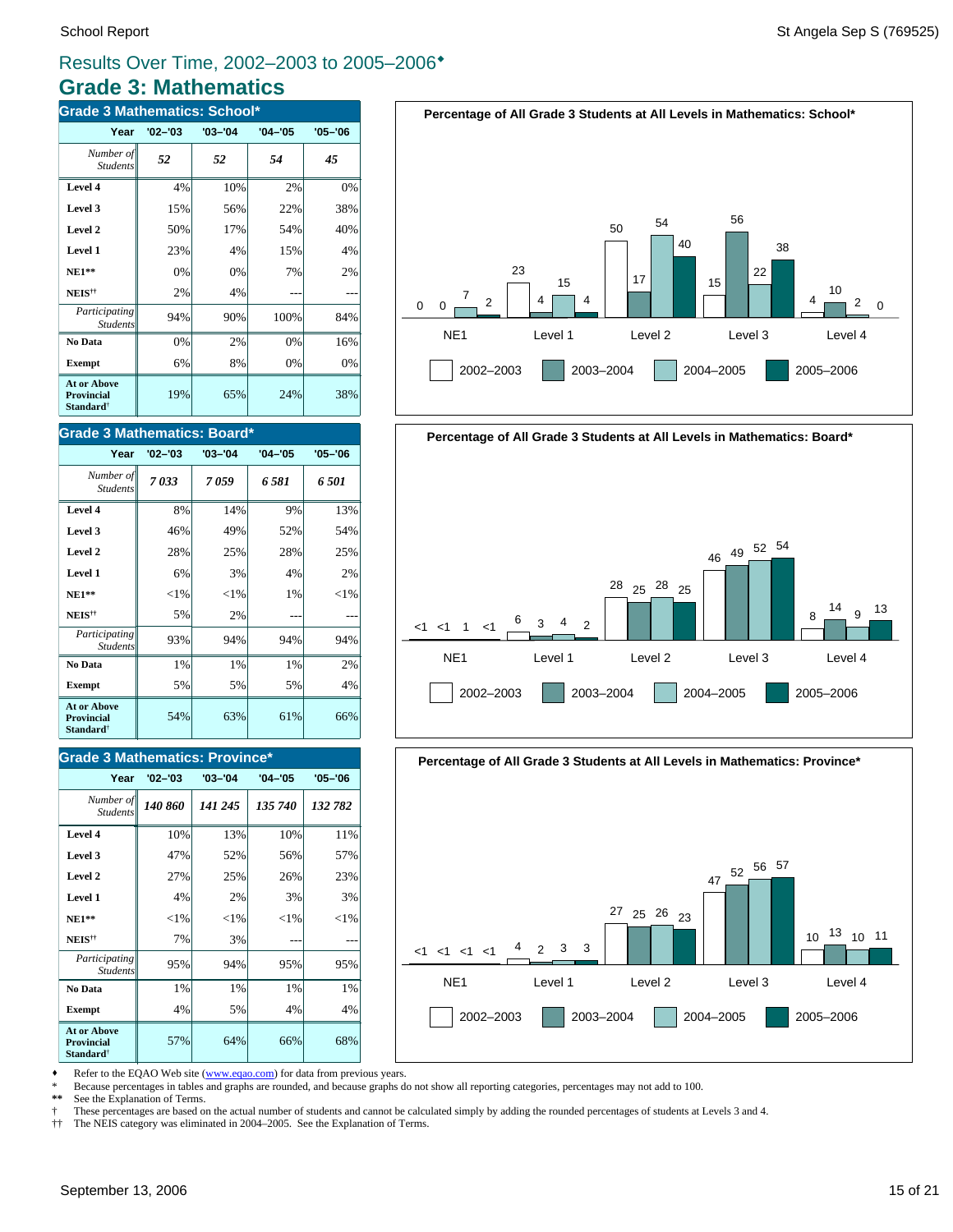# **Grade 6: Reading**

| <b>Grade 6 Reading: School*</b>                                  |             |             |             |             |
|------------------------------------------------------------------|-------------|-------------|-------------|-------------|
| Year                                                             | $'02 - '03$ | $'03 - '04$ | $'04 - '05$ | $'05 - '06$ |
| Number of<br><b>Students</b>                                     | 44          | 59          | 37          | 46          |
| Level 4                                                          | 2%          | 14%         | 5%          | 4%          |
| Level 3                                                          | 43%         | 32%         | 51%         | 37%         |
| Level 2                                                          | 23%         | 27%         | 30%         | 39%         |
| Level 1                                                          | 18%         | 12%         | 11%         | 11%         |
| $NE1**$                                                          | 0%          | 3%          | 0%          | 4%          |
| NEIS <sup>††</sup>                                               | 11%         | 7%          |             |             |
| Participating<br><b>Students</b>                                 | 98%         | 95%         | 97%         | 96%         |
| No Data                                                          | 2%          | 0%          | 0%          | 4%          |
| <b>Exempt</b>                                                    | 0%          | 5%          | 3%          | 0%          |
| At or Above<br><b>Provincial</b><br><b>Standard</b> <sup>†</sup> | 45%         | 46%         | 57%         | 41%         |

### **Grade 6 Reading: Board\***

| Year                                                                    | $'02 - '03$ | $'03 - '04$ | $'04 - '05$ | $'05 - '06$ |
|-------------------------------------------------------------------------|-------------|-------------|-------------|-------------|
| Number of<br><b>Students</b>                                            | 6899        | 6 806       | 6 858       | 7029        |
| Level 4                                                                 | 10%         | 10%         | 7%          | 8%          |
| Level 3                                                                 | 47%         | 48%         | 51%         | 53%         |
| Level 2                                                                 | 25%         | 26%         | 28%         | 26%         |
| Level 1                                                                 | 7%          | 7%          | 9%          | 7%          |
| <b>NE1**</b>                                                            | ${<}1\%$    | 1%          | 1%          | 1%          |
| NEIS <sup>††</sup>                                                      | 5%          | 5%          |             |             |
| Participating<br><b>Students</b>                                        | 94%         | 96%         | 95%         | 95%         |
| No Data                                                                 | 1%          | ${<}1\%$    | 1%          | 1%          |
| <b>Exempt</b>                                                           | 5%          | 4%          | 4%          | 3%          |
| <b>At or Above</b><br><b>Provincial</b><br><b>Standard</b> <sup>†</sup> | 57%         | 58%         | 58%         | 61%         |

### **Grade 6 Reading: Province\***

| Year                                                             | $'02 - '03$ | $'03 - '04$ | $'04 - '05$ | $'05 - '06$ |
|------------------------------------------------------------------|-------------|-------------|-------------|-------------|
| Number of<br><b>Students</b>                                     | 144 676     | 146 169     | 143 421     | 146 711     |
| Level 4                                                          | 9%          | 9%          | 8%          | 8%          |
| Level 3                                                          | 47%         | 49%         | 55%         | 56%         |
| Level 2                                                          | 27%         | 26%         | 25%         | 24%         |
| Level 1                                                          | 7%          | 6%          | 7%          | 6%          |
| $NE1**$                                                          | ${<}1\%$    | $<$ 1%      | 1%          | 1%          |
| NEIS <sup>††</sup>                                               | 5%          | 5%          |             |             |
| Participating<br><b>Students</b>                                 | 95%         | 95%         | 95%         | 95%         |
| No Data                                                          | 1%          | 1%          | 1%          | 1%          |
| <b>Exempt</b>                                                    | 4%          | 4%          | 4%          | 4%          |
| <b>At or Above</b><br>Provincial<br><b>Standard</b> <sup>†</sup> | 56%         | 58%         | 63%         | 64%         |





**Percentage of All Grade 6 Students at All Levels in Reading: Province\***



• Refer to the EQAO Web site (www.eqao.com) for data from previous years.

\* Because percentages in tables and graphs are rounded, and because graphs do not show all reporting categories, percentages may not add to 100.

**\*\*** See the Explanation of Terms.

 $\dagger$  These percentages are based on the actual number of students and cannot be calculated simply by adding the rounded percentages of students at Levels 3 and 4.<br> $\dagger\uparrow$  The NEIS category was eliminated in 2004–2005. See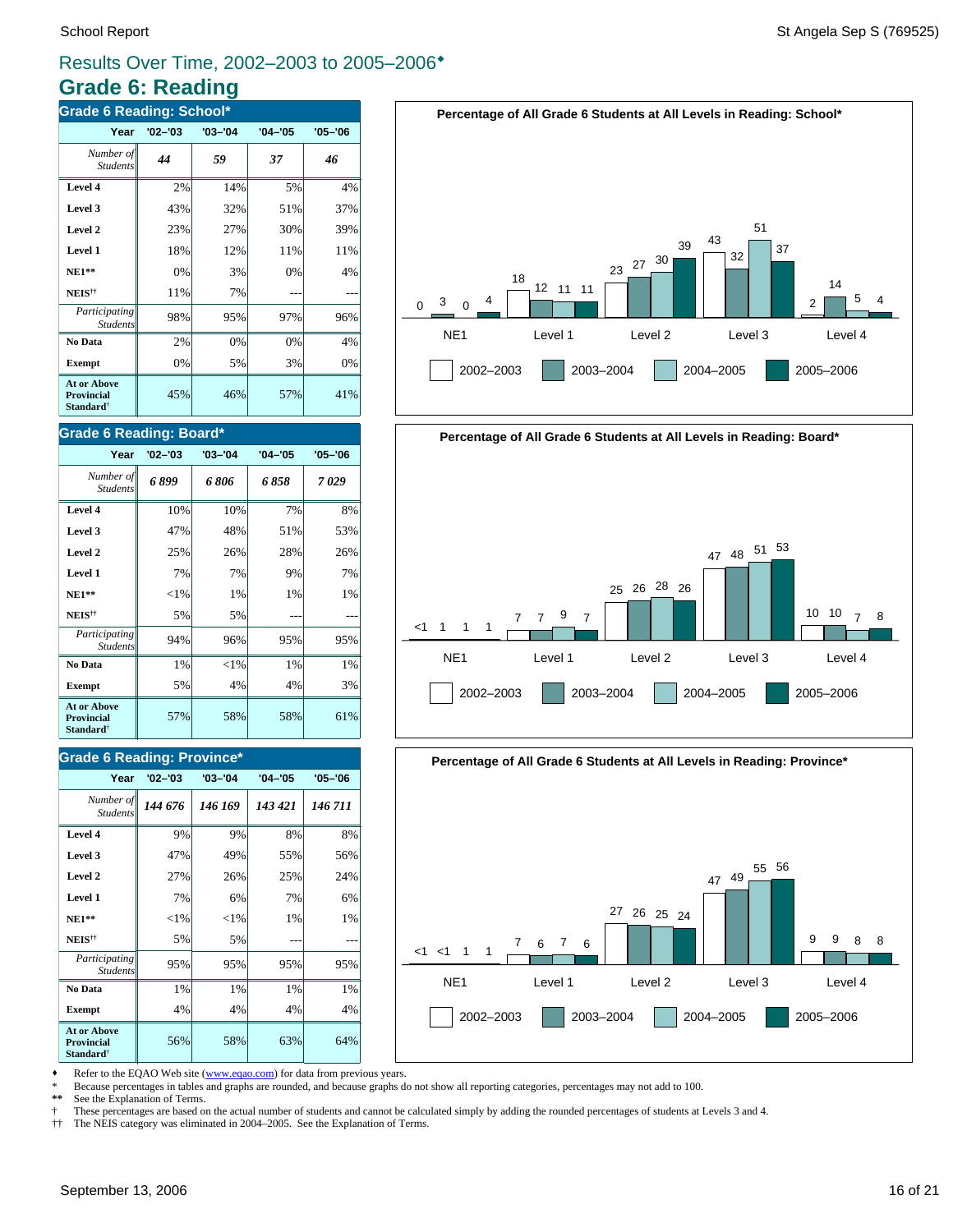# **Grade 6: Writing**

| <b>Grade 6 Writing: School*</b>                                  |             |             |             |             |  |
|------------------------------------------------------------------|-------------|-------------|-------------|-------------|--|
| Year                                                             | $'02 - '03$ | $'03 - '04$ | $'04 - '05$ | $'05 - '06$ |  |
| Number of<br><b>Students</b>                                     | 44          | 59          | 37          | 46          |  |
| Level 4                                                          | 7%          | 5%          | 11%         | 0%          |  |
| Level 3                                                          | 41%         | 36%         | 46%         | 52%         |  |
| Level 2                                                          | 34%         | 44%         | 35%         | 37%         |  |
| Level 1                                                          | 7%          | 7%          | 3%          | 7%          |  |
| <b>NE1**</b>                                                     | 0%          | 0%          | 3%          | 0%          |  |
| NEIS <sup>††</sup>                                               | 9%          | 3%          | ---         |             |  |
| Participating<br><b>Students</b>                                 | 98%         | 95%         | 97%         | 96%         |  |
| No Data                                                          | 2%          | 0%          | 0%          | 4%          |  |
| <b>Exempt</b>                                                    | 0%          | 5%          | 3%          | 0%          |  |
| <b>At or Above</b><br>Provincial<br><b>Standard</b> <sup>†</sup> | 48%         | 41%         | 57%         | 52%         |  |

### **Grade 6 Writing: Board\***

| Year                                                                    | $'02 - '03$ | $'03 - '04$ | $'04 - '05$ | $'05 - '06$ |
|-------------------------------------------------------------------------|-------------|-------------|-------------|-------------|
| Number of<br><b>Students</b>                                            | 6899        | 6 806       | 6 858       | 7029        |
| Level 4                                                                 | 11%         | 10%         | 8%          | 8%          |
| Level 3                                                                 | 47%         | 47%         | 50%         | 57%         |
| Level 2                                                                 | 30%         | 31%         | 34%         | 28%         |
| Level 1                                                                 | 4%          | 4%          | 3%          | 2%          |
| <b>NE1**</b>                                                            | 0%          | ${<}1\%$    | 1%          | ${<}1\%$    |
| NEIS <sup>††</sup>                                                      | 3%          | 2%          |             |             |
| Participating<br><b>Students</b>                                        | 94%         | 95%         | 95%         | 95%         |
| No Data                                                                 | 1%          | ${<}1\%$    | 1%          | 1%          |
| <b>Exempt</b>                                                           | 5%          | 4%          | 4%          | 3%          |
| <b>At or Above</b><br><b>Provincial</b><br><b>Standard</b> <sup>†</sup> | 58%         | 57%         | 58%         | 65%         |

### **Grade 6 Writing: Province\***

| Year                                                                    | $'02 - '03$ | $'03 - '04$ | $'04 - '05$ | $'05 - '06$ |
|-------------------------------------------------------------------------|-------------|-------------|-------------|-------------|
| Number of<br><b>Students</b>                                            | 144 676     | 146 168     | 143 421     | 146 711     |
| Level 4                                                                 | 10%         | 9%          | 7%          | 7%          |
| Level 3                                                                 | 43%         | 45%         | 51%         | 54%         |
| Level 2                                                                 | 33%         | 34%         | 33%         | 31%         |
| Level 1                                                                 | 5%          | 4%          | 2%          | 2%          |
| $NE1**$                                                                 | ${<}1\%$    | ${<}1\%$    | 1%          | ${<}1\%$    |
| NEIS <sup>††</sup>                                                      | 3%          | 3%          |             |             |
| Participating<br><b>Students</b>                                        | 95%         | 95%         | 95%         | 95%         |
| No Data                                                                 | 1%          | 1%          | 1%          | 1%          |
| <b>Exempt</b>                                                           | 4%          | 4%          | 4%          | 4%          |
| <b>At or Above</b><br><b>Provincial</b><br><b>Standard</b> <sup>†</sup> | 54%         | 54%         | 59%         | 61%         |







• Refer to the EQAO Web site (www.eqao.com) for data from previous years.

\* Because percentages in tables and graphs are rounded, and because graphs do not show all reporting categories, percentages may not add to 100.

**\*\*** See the Explanation of Terms.

 $\dagger$  These percentages are based on the actual number of students and cannot be calculated simply by adding the rounded percentages of students at Levels 3 and 4.<br> $\dagger\uparrow$  The NEIS category was eliminated in 2004–2005. See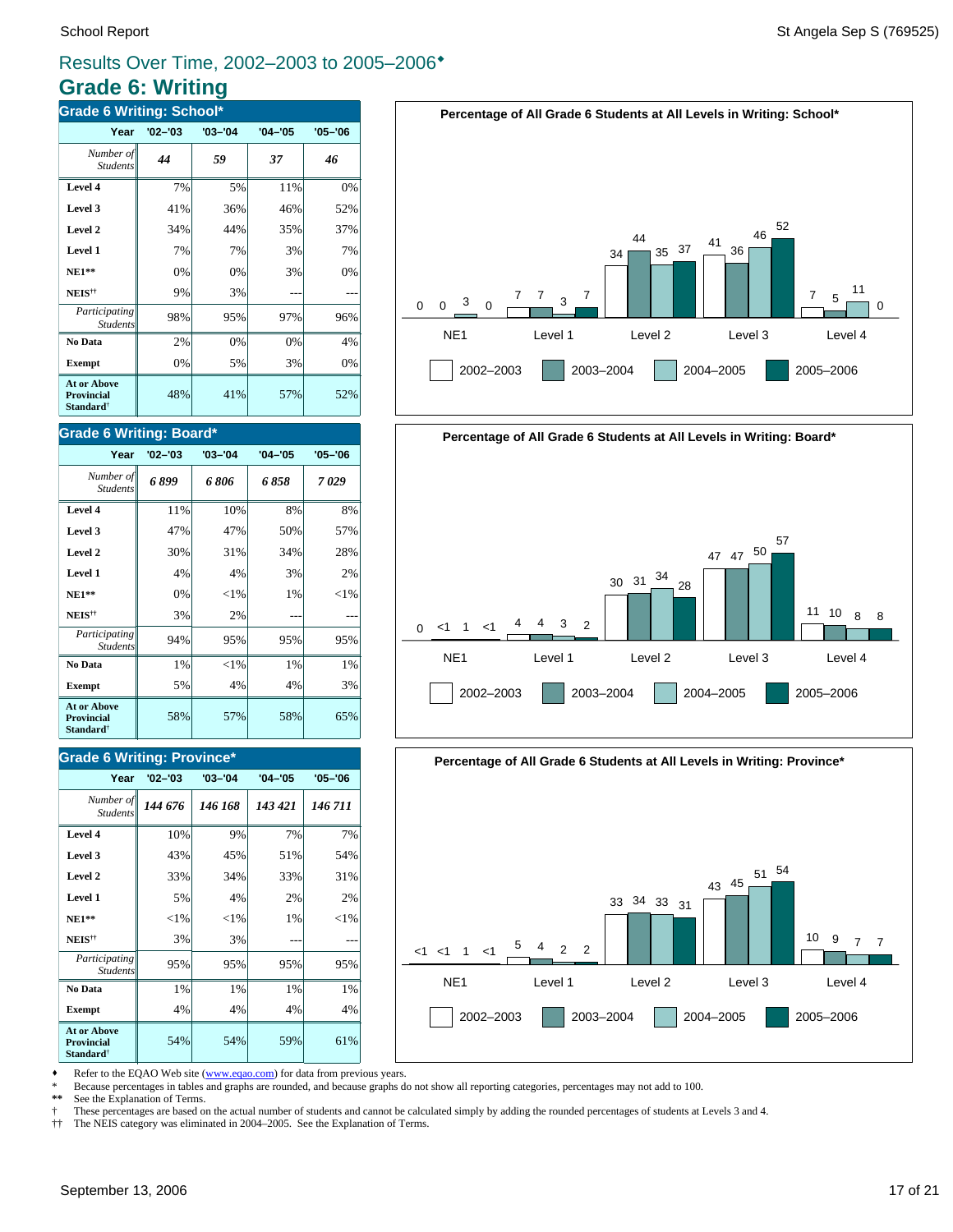# **Grade 6: Mathematics** Results Over Time, 2002–2003 to 2005–2006<sup>\*</sup>

| <b>Grade 6 Mathematics: School*</b>                       |             |             |             |             |  |  |  |
|-----------------------------------------------------------|-------------|-------------|-------------|-------------|--|--|--|
| Year                                                      | $'02 - '03$ | $'03 - '04$ | $'04 - '05$ | $'05 - '06$ |  |  |  |
| Number of<br><b>Students</b>                              | 44          | 59          | 37          | 46          |  |  |  |
| Level 4                                                   | 5%          | 10%         | 11%         | 7%          |  |  |  |
| Level 3                                                   | 36%         | 27%         | 30%         | 43%         |  |  |  |
| Level 2                                                   | 27%         | 25%         | 46%         | 28%         |  |  |  |
| Level 1                                                   | 23%         | 22%         | 11%         | 17%         |  |  |  |
| <b>NE1**</b>                                              | 0%          | 0%          | 0%          | 0%          |  |  |  |
| NEIS <sup>††</sup>                                        | 7%          | 10%         |             |             |  |  |  |
| Participating<br><b>Students</b>                          | 98%         | 95%         | 97%         | 96%         |  |  |  |
| No Data                                                   | 2%          | 0%          | 0%          | 4%          |  |  |  |
| <b>Exempt</b>                                             | 0%          | 5%          | 3%          | 0%          |  |  |  |
| At or Above<br>Provincial<br><b>Standard</b> <sup>†</sup> | 41%         | 37%         | 41%         | 50%         |  |  |  |

### **Grade 6 Mathematics: Board\***

| Year                                                                    | $'02 - '03$ | $'03 - '04$ | $'04 - '05$ | $'05 - '06$ |
|-------------------------------------------------------------------------|-------------|-------------|-------------|-------------|
| Number of<br><b>Students</b>                                            | 6899        | 6 806       | 6858        | 7029        |
| Level 4                                                                 | 13%         | 14%         | 9%          | 11%         |
| Level 3                                                                 | 38%         | 43%         | 46%         | 47%         |
| Level 2                                                                 | 27%         | 27%         | 32%         | 28%         |
| Level 1                                                                 | 10%         | 8%          | 9%          | 9%          |
| $NE1**$                                                                 | ${<}1\%$    | ${<}1\%$    | ${<}1\%$    | ${<}1\%$    |
| NEIS <sup>††</sup>                                                      | 6%          | 4%          |             |             |
| Participating<br><b>Students</b>                                        | 94%         | 96%         | 95%         | 95%         |
| No Data                                                                 | 1%          | ${<}1\%$    | 1%          | 2%          |
| <b>Exempt</b>                                                           | 5%          | 4%          | 4%          | 3%          |
| <b>At or Above</b><br><b>Provincial</b><br><b>Standard</b> <sup>†</sup> | 51%         | 57%         | 54%         | 58%         |

### **Grade 6 Mathematics: Province\***

| Year                                                                    | $'02 - '03$ | $'03 - '04$ | $'04 - '05$ | $'05 - '06$ |
|-------------------------------------------------------------------------|-------------|-------------|-------------|-------------|
| Number of<br><b>Students</b>                                            | 144 676     | 146 168     | 143 421     | 146 711     |
| Level 4                                                                 | 12%         | 13%         | 10%         | 11%         |
| Level 3                                                                 | 41%         | 44%         | 50%         | 50%         |
| Level 2                                                                 | 28%         | 27%         | 29%         | 27%         |
| Level 1                                                                 | 8%          | 6%          | 6%          | 7%          |
| <b>NE1**</b>                                                            | ${<}1\%$    | $<$ 1%      | ${<}1\%$    | ${<}1\%$    |
| NEIS <sup>††</sup>                                                      | 6%          | 4%          |             |             |
| Participating<br><b>Students</b>                                        | 95%         | 95%         | 95%         | 95%         |
| No Data                                                                 | 1%          | 1%          | 1%          | 1%          |
| <b>Exempt</b>                                                           | 4%          | 4%          | 4%          | 4%          |
| <b>At or Above</b><br><b>Provincial</b><br><b>Standard</b> <sup>†</sup> | 53%         | 57%         | 60%         | 61%         |





**Percentage of All Grade 6 Students at All Levels in Mathematics: Province\***



Refer to the EQAO Web site (www.eqao.com) for data from previous years.

\* Because percentages in tables and graphs are rounded, and because graphs do not show all reporting categories, percentages may not add to 100.

**\*\*** See the Explanation of Terms.

 $\dagger$  These percentages are based on the actual number of students and cannot be calculated simply by adding the rounded percentages of students at Levels 3 and 4.<br> $\dagger\uparrow$  The NEIS category was eliminated in 2004–2005. See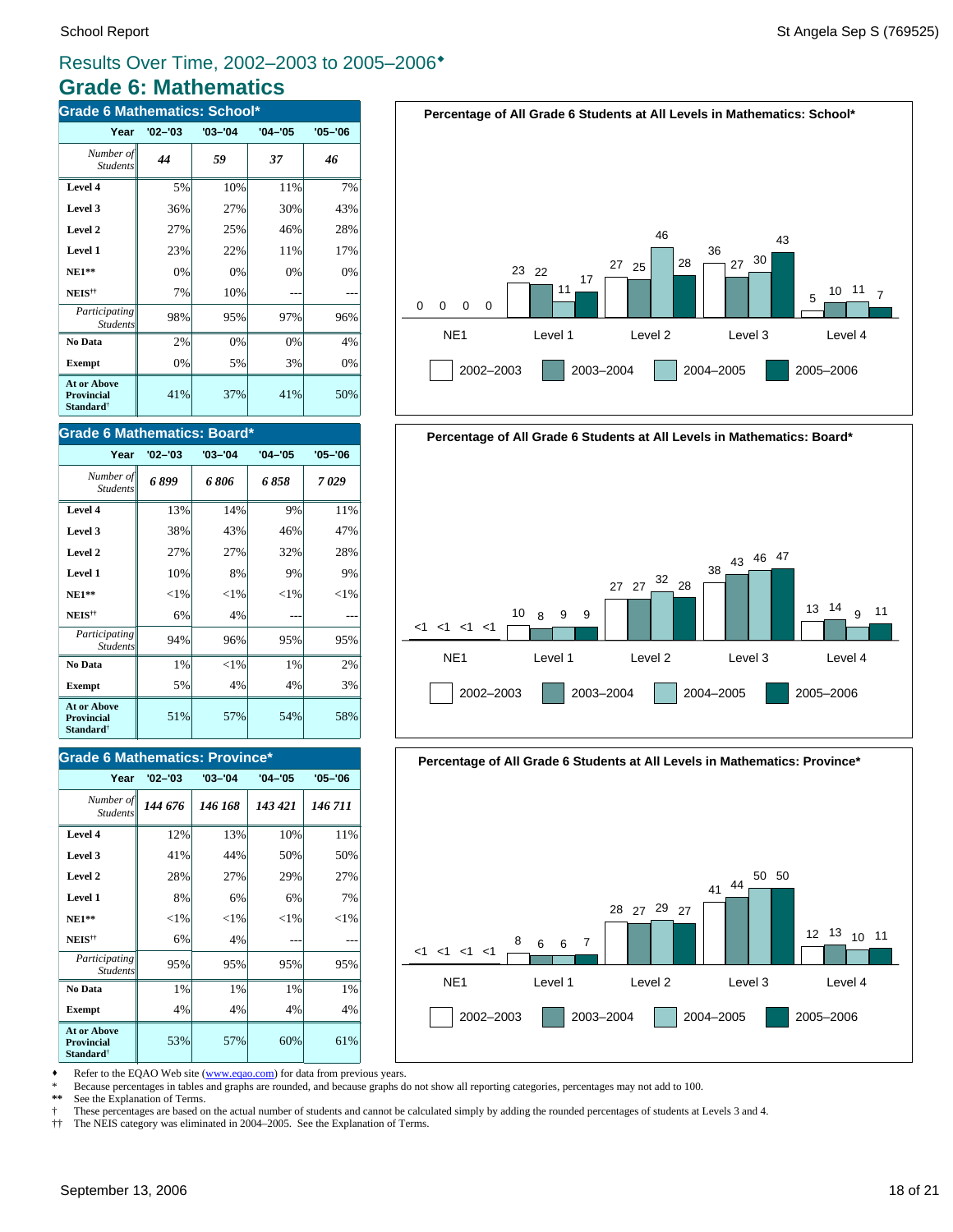

|        | 2001-2002     |             | 2002-2003     |             | 2003-2004 |             | 2004-2005     |             | 2005-2006     |             |
|--------|---------------|-------------|---------------|-------------|-----------|-------------|---------------|-------------|---------------|-------------|
|        | <b>Female</b> | <b>Male</b> | <b>Female</b> | <b>Male</b> | Female    | <b>Male</b> | <b>Female</b> | <b>Male</b> | <b>Female</b> | <b>Male</b> |
| School | 24            | 25          | 27            | 25          | 26        | 26          | 27            | 27          | 27            | 18          |
|        |               |             |               |             |           |             |               |             |               |             |

† Includes only students for whom gender data were available.

†† Refer to the board report for results for the board and to the provincial report for results for the province.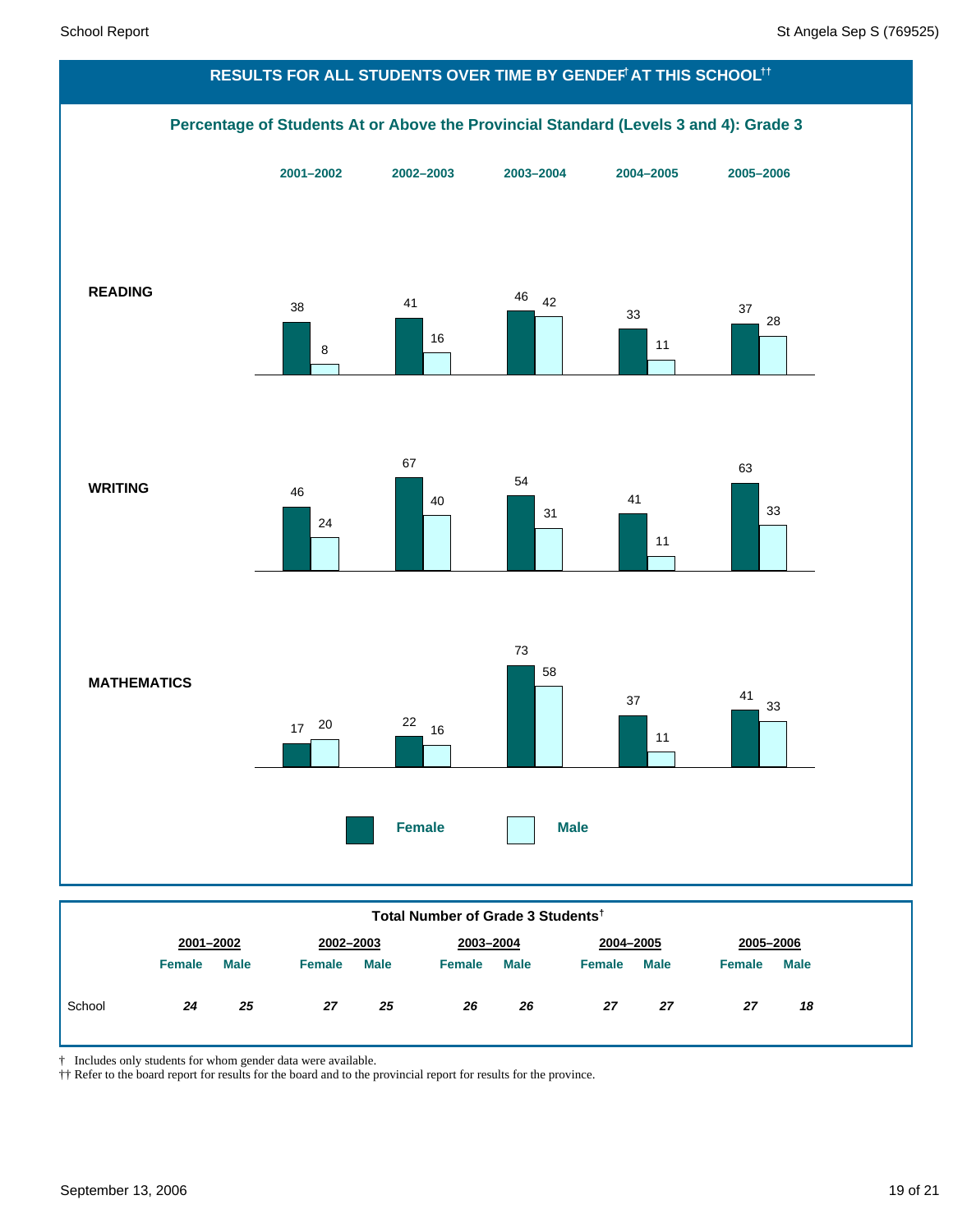

|        | $\cdots$ | ware | 1.2111412 | <b>STRATE</b> | $\sim$ | rule <sub>1</sub> | 1.2111112 | <b>STEATS</b> | $\sim$ | . |
|--------|----------|------|-----------|---------------|--------|-------------------|-----------|---------------|--------|---|
| School | 28       | 17   | 22        | 22            | 33     | 26                | 21        | 16            | 24     |   |
|        |          |      |           |               |        |                   |           |               |        |   |

† Includes only students for whom gender data were available.

†† Refer to the board report for results for the board and to the provincial report for results for the province.

*24 22*